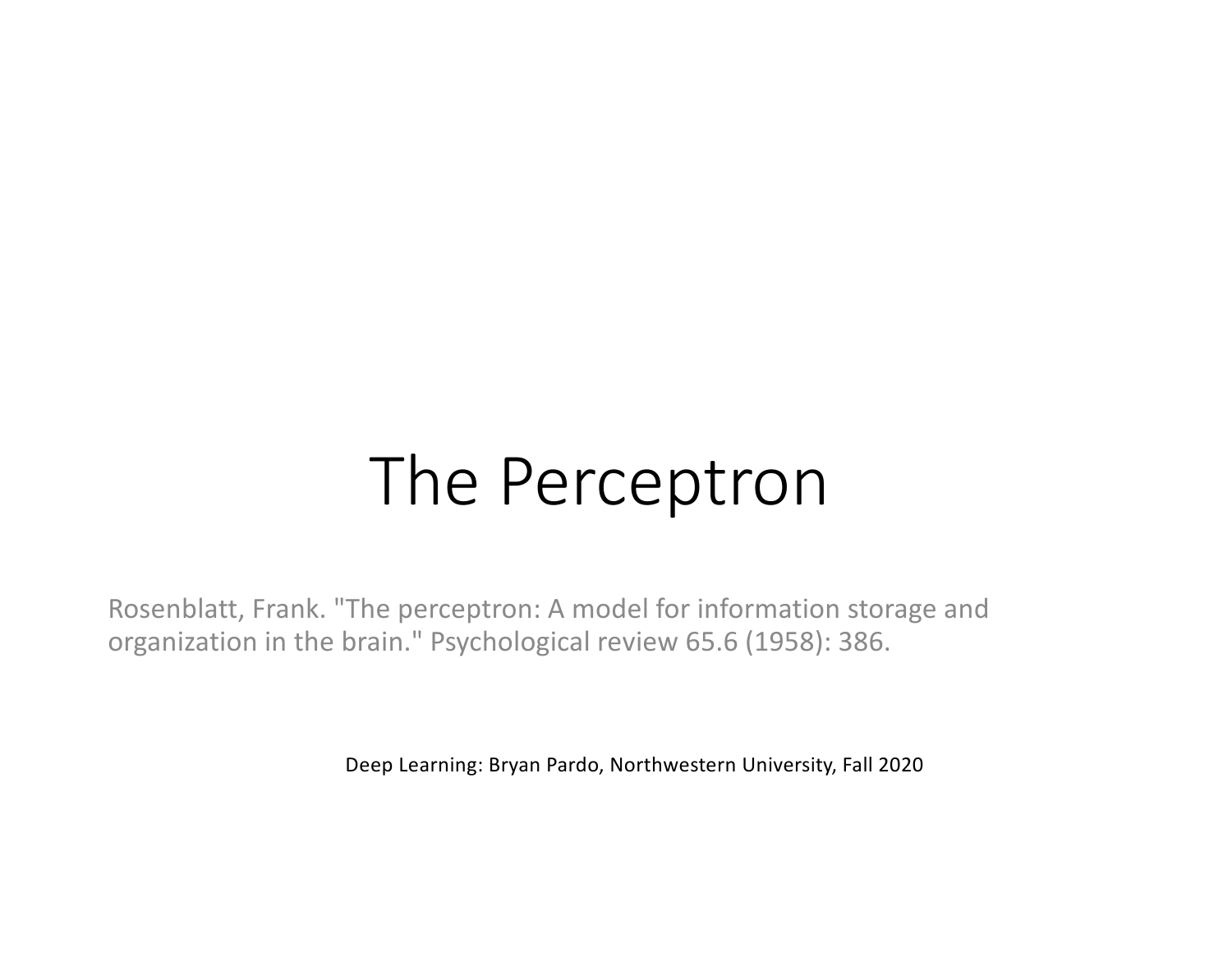### The Perceptron

- Rosenblatt, F. (1958). The perceptron: A probabilistic model for information storage and organization in the brain. Psychological Review, 65(6), 386-408
- The "first wave" in neural networks
- A linear classifier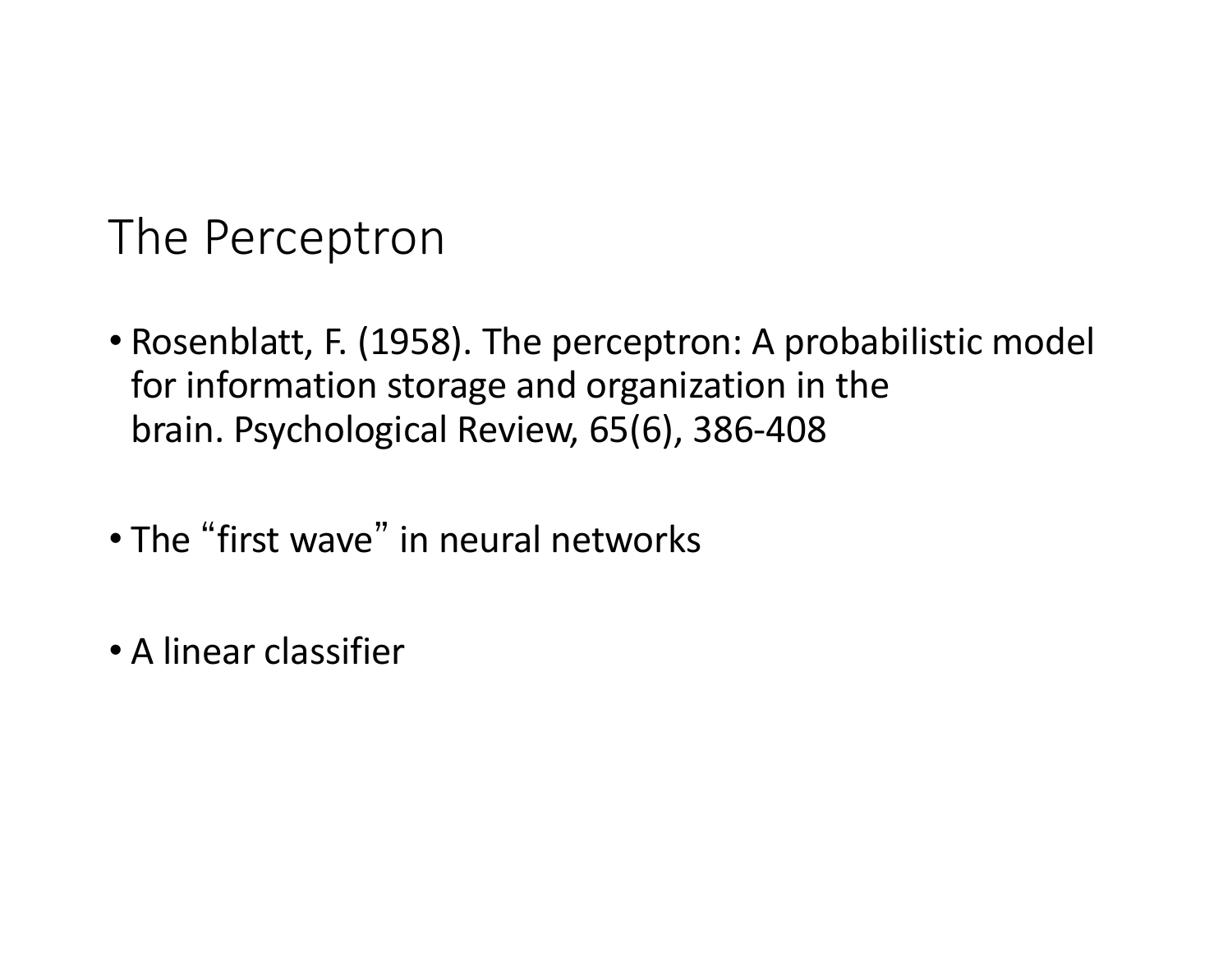#### A single perceptron

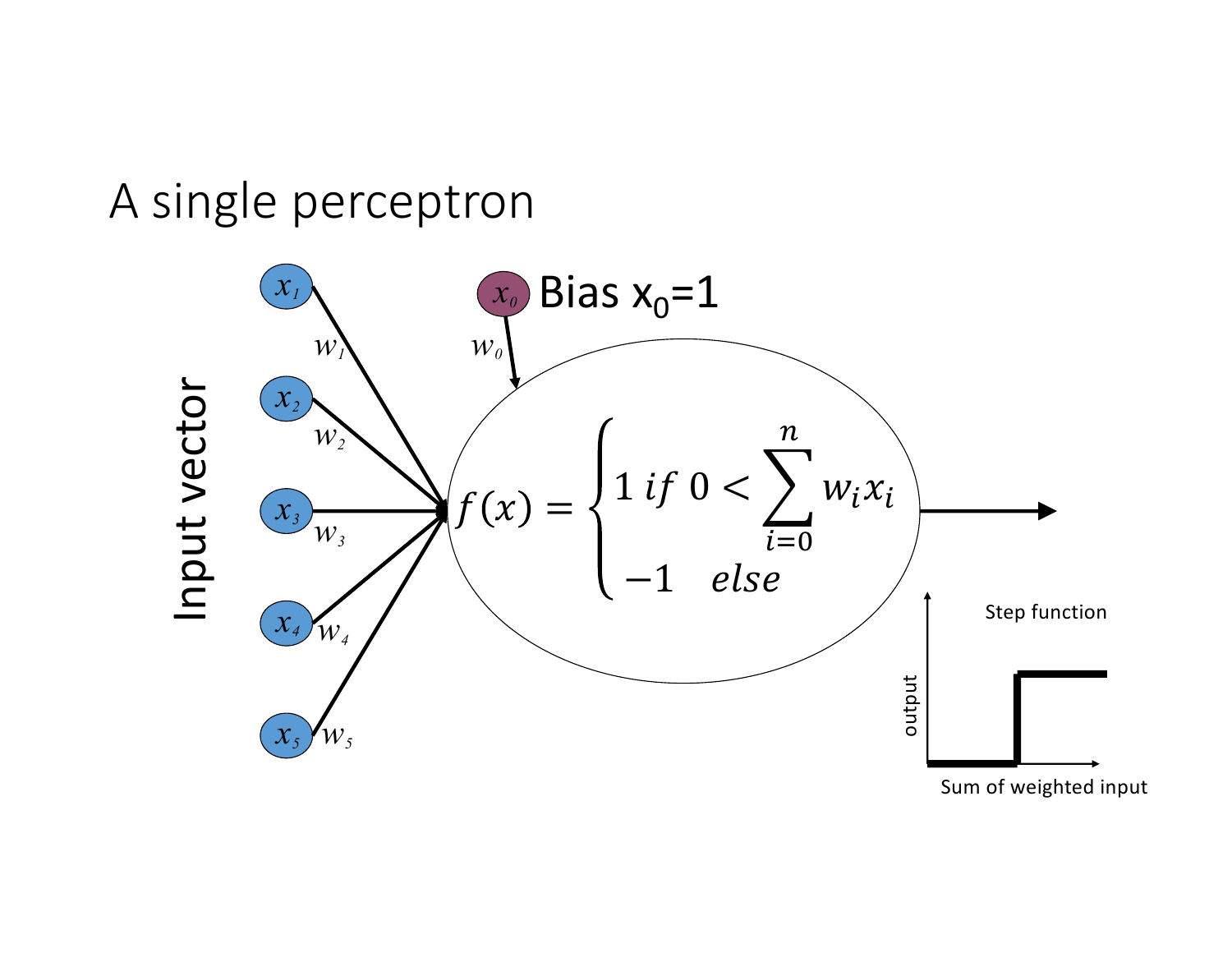#### Weights define a hyperplane in the input space

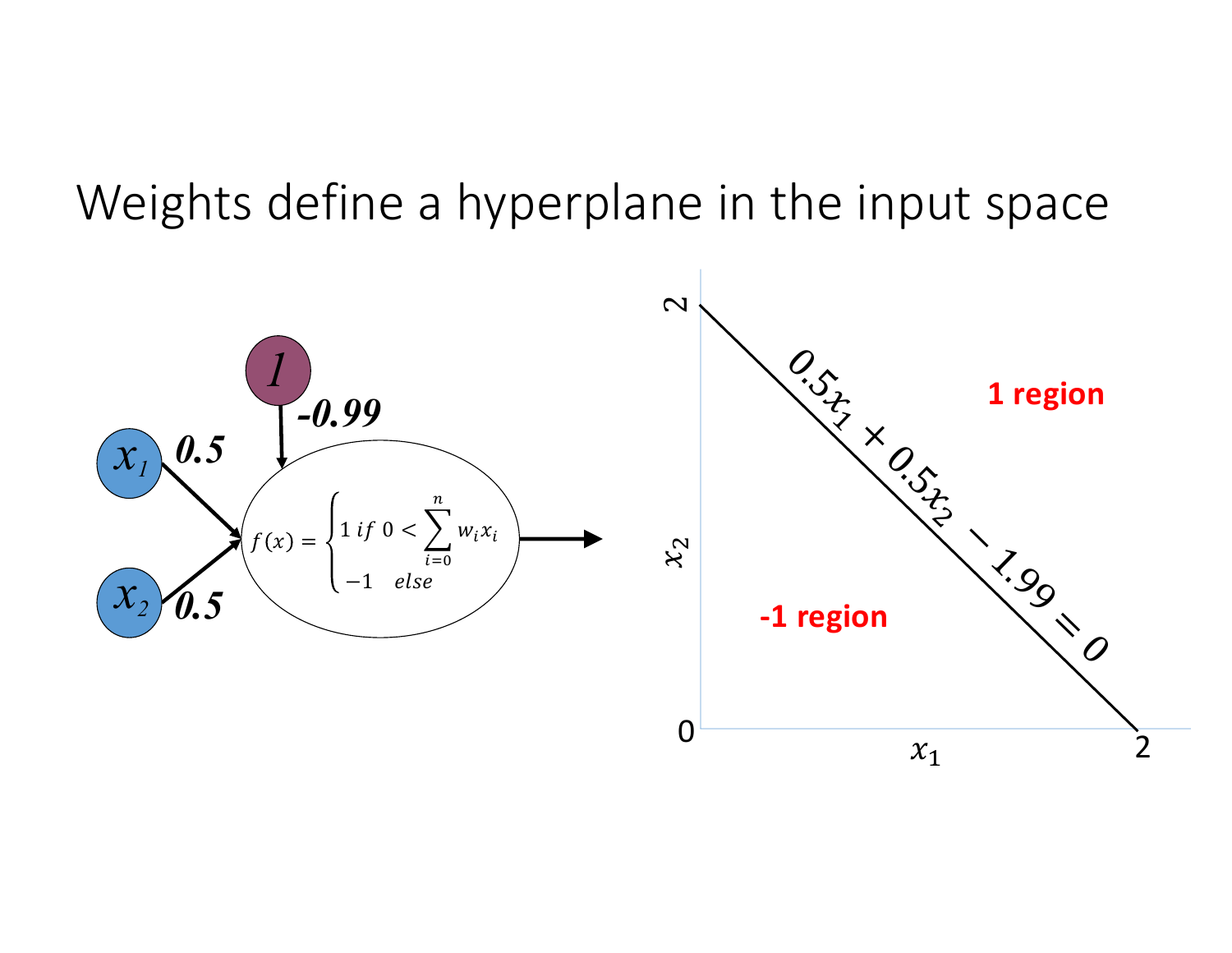### Different logical functions are possible



an AND….if, when the function outputs -1, we map that to 0 instead.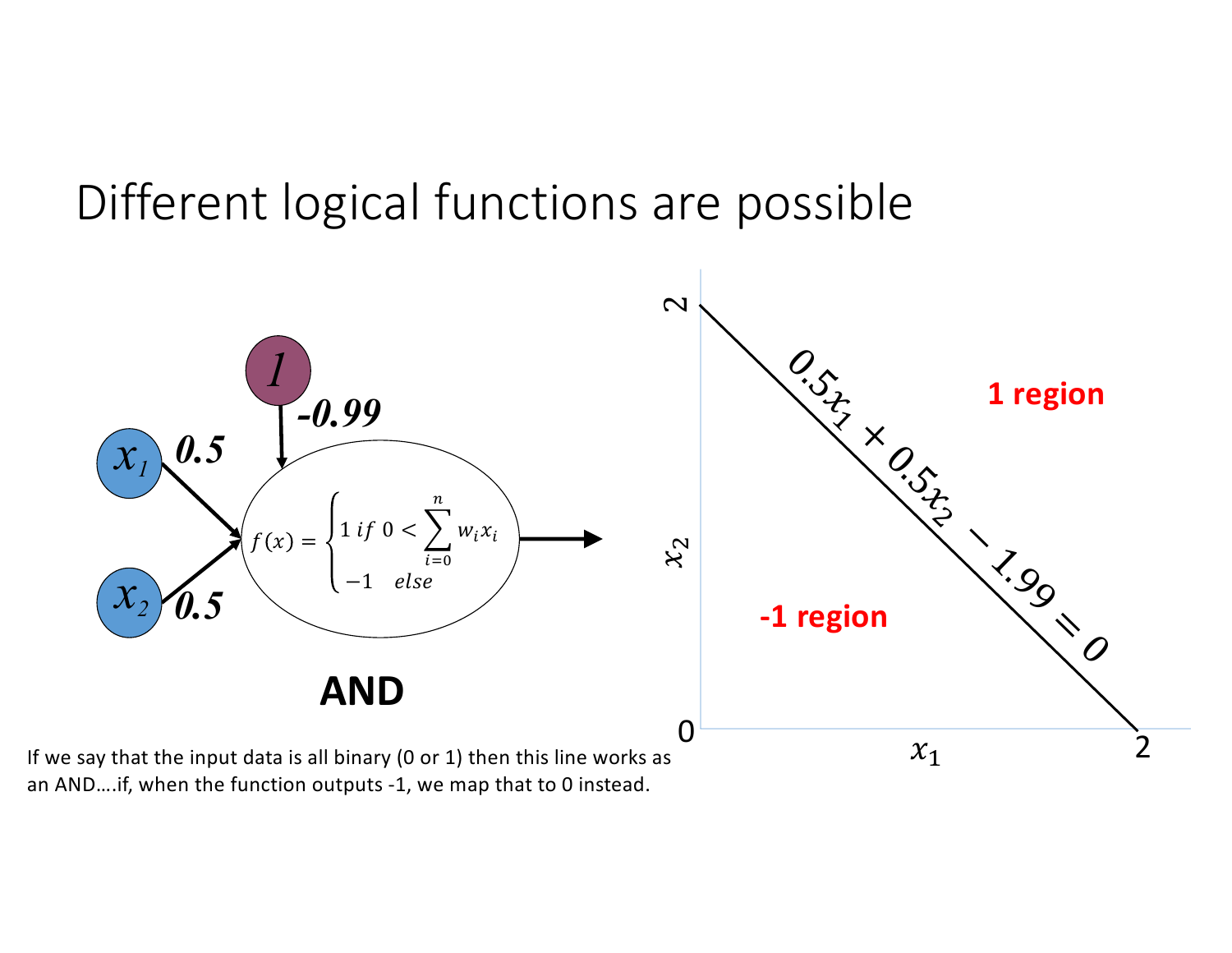### Different logical functions are possible

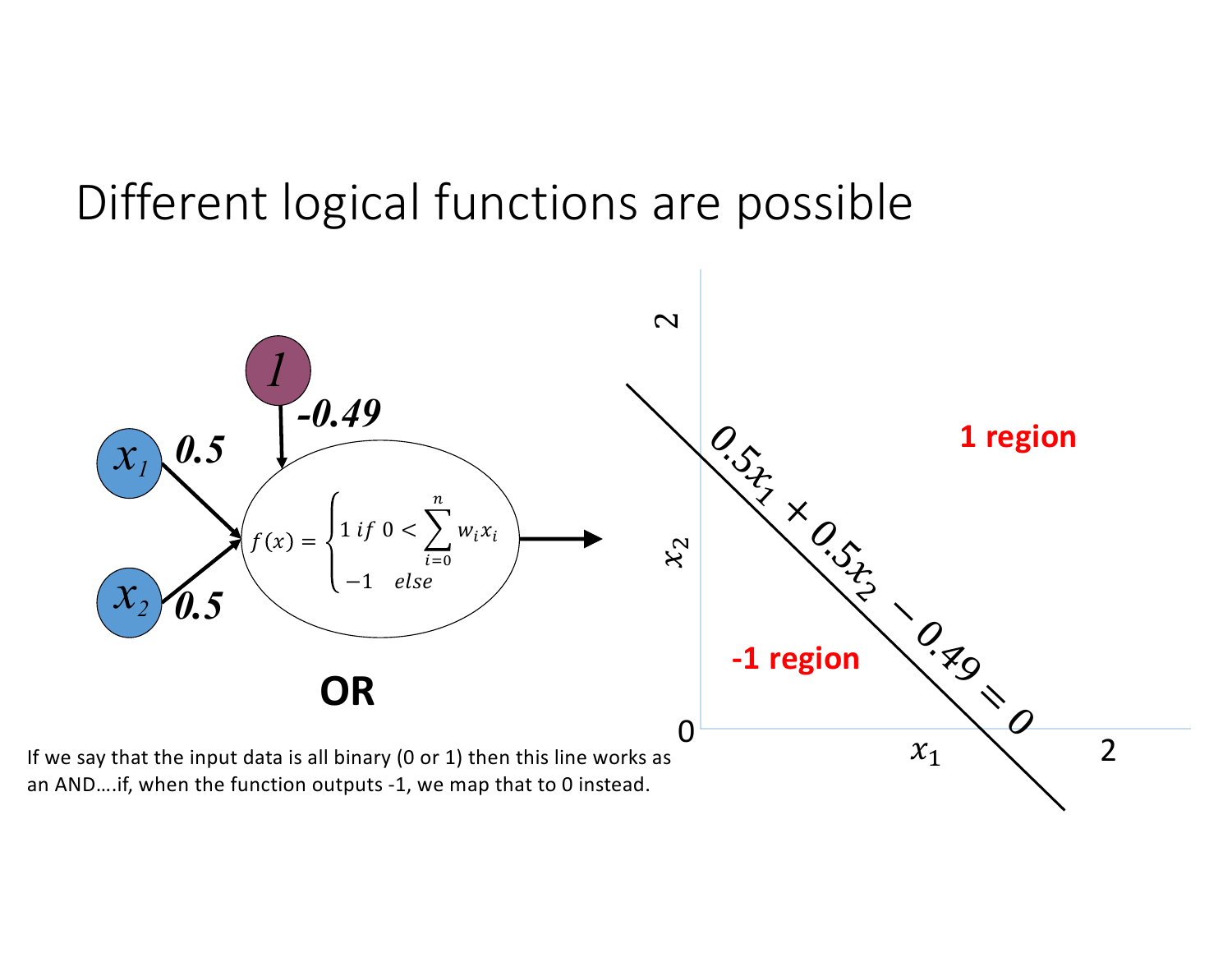



If we say that the input data is all binary (0 or 1) then this line works as an AND….if, when the function outputs -1, we map that to 0 instead.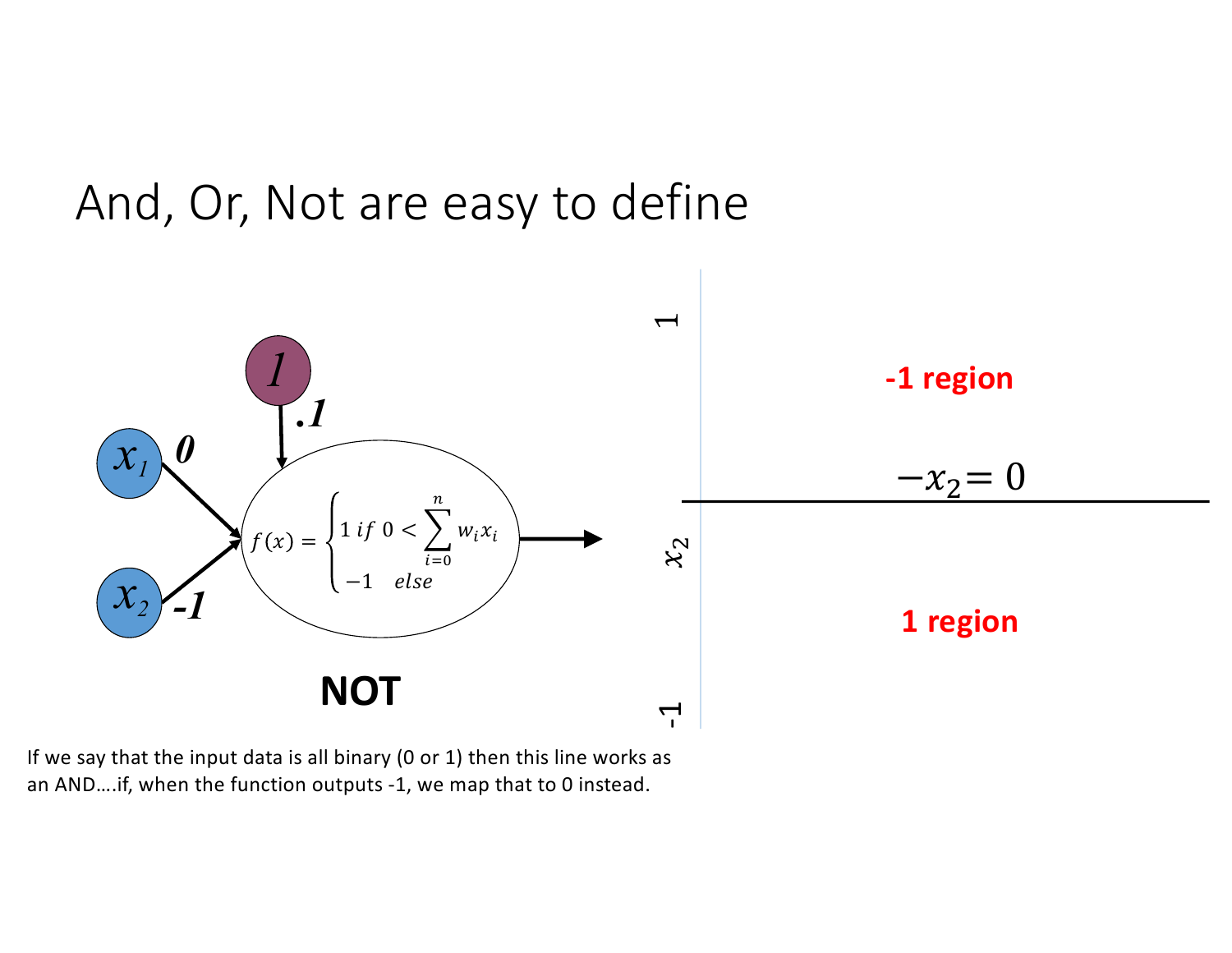### One perceptron: Only linear decisions



This is XOR.

It can't learn XOR.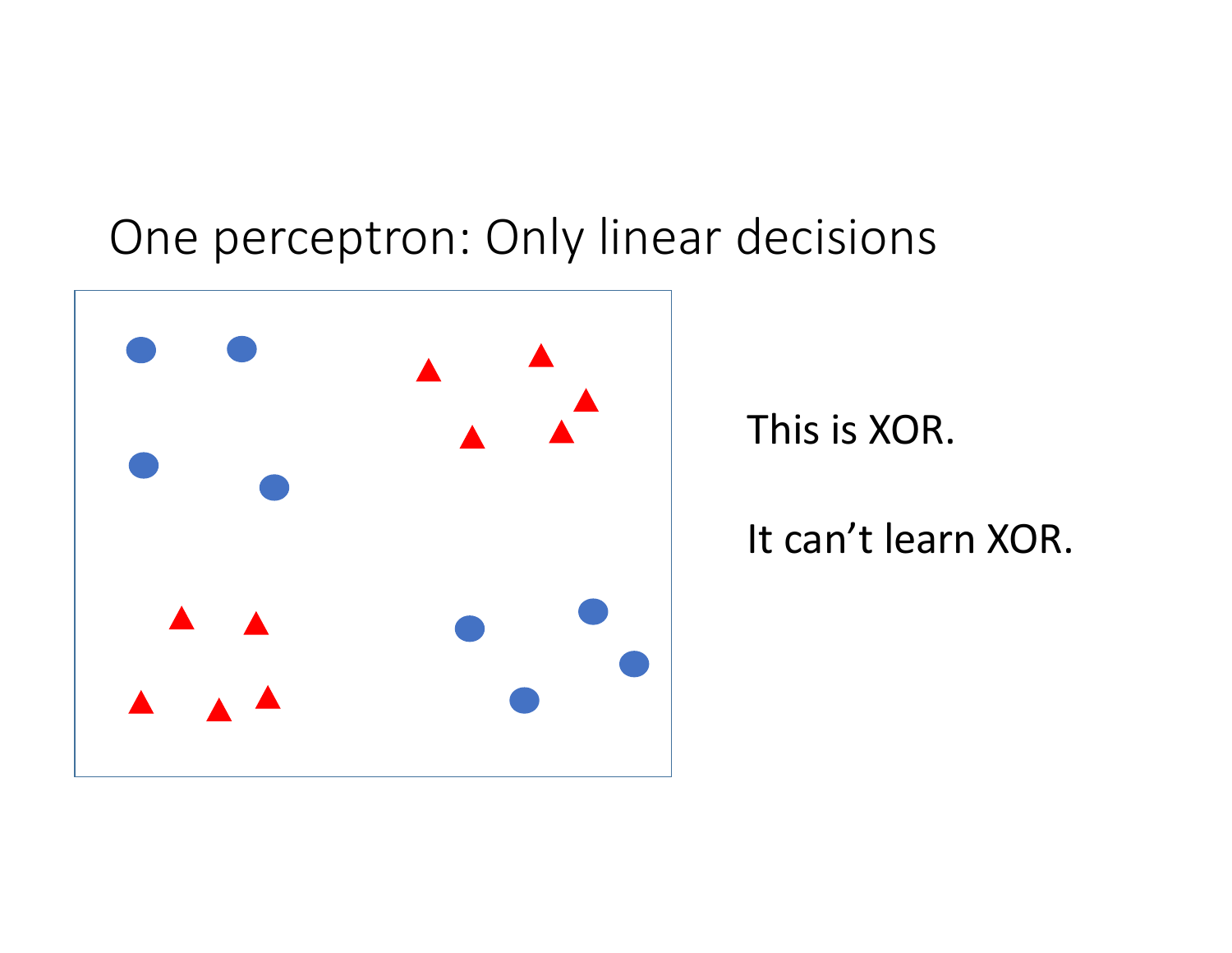Combining perceptrons can make any Boolean function …if you can set the weights & connections right



How would you set the weights and connections to make XOR?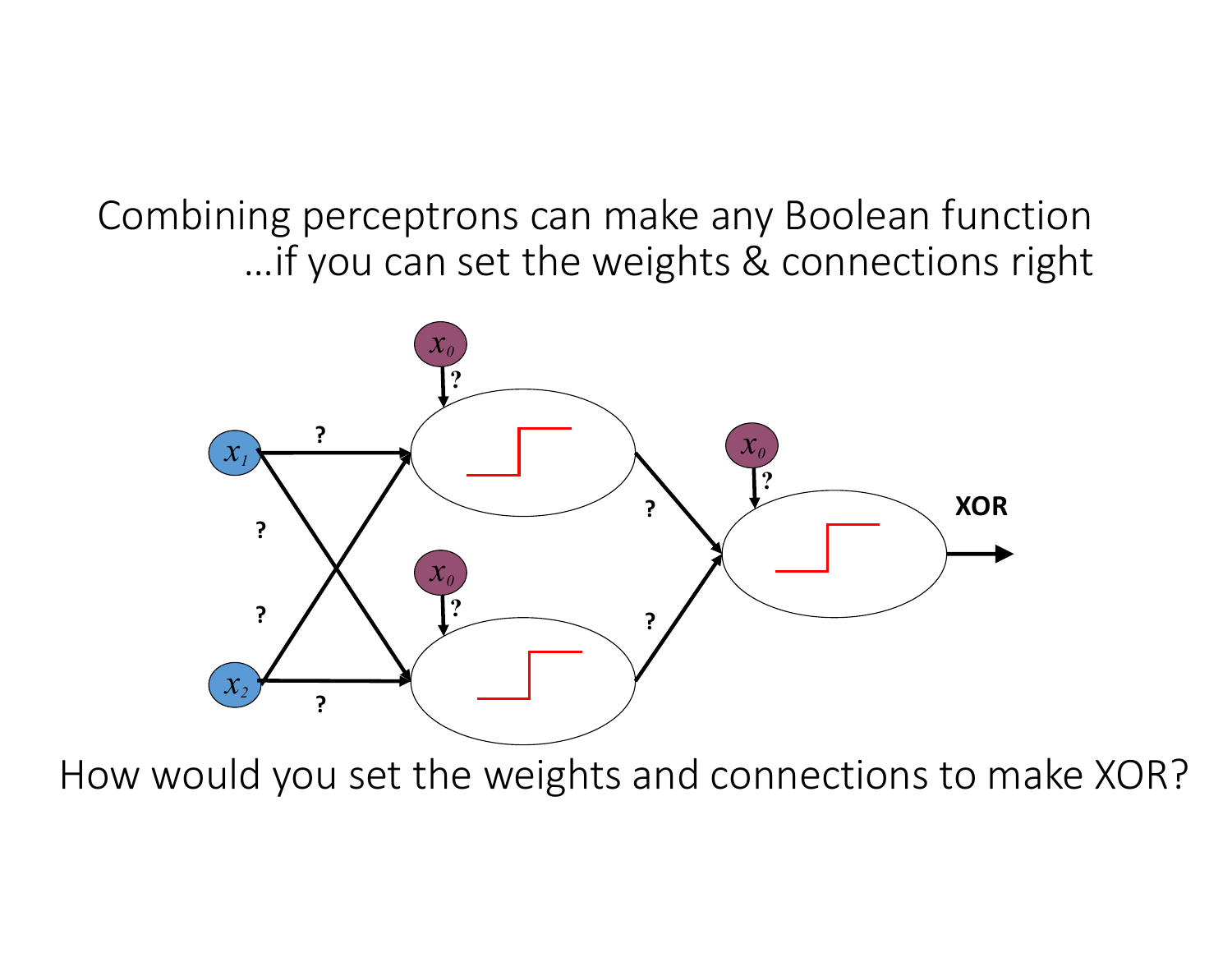

- Each image is an *m* by *n* array of pixel values.
- Assume each pixel is set to 0 or 1.
- Define a set of weights that would separate class 1 from class -1.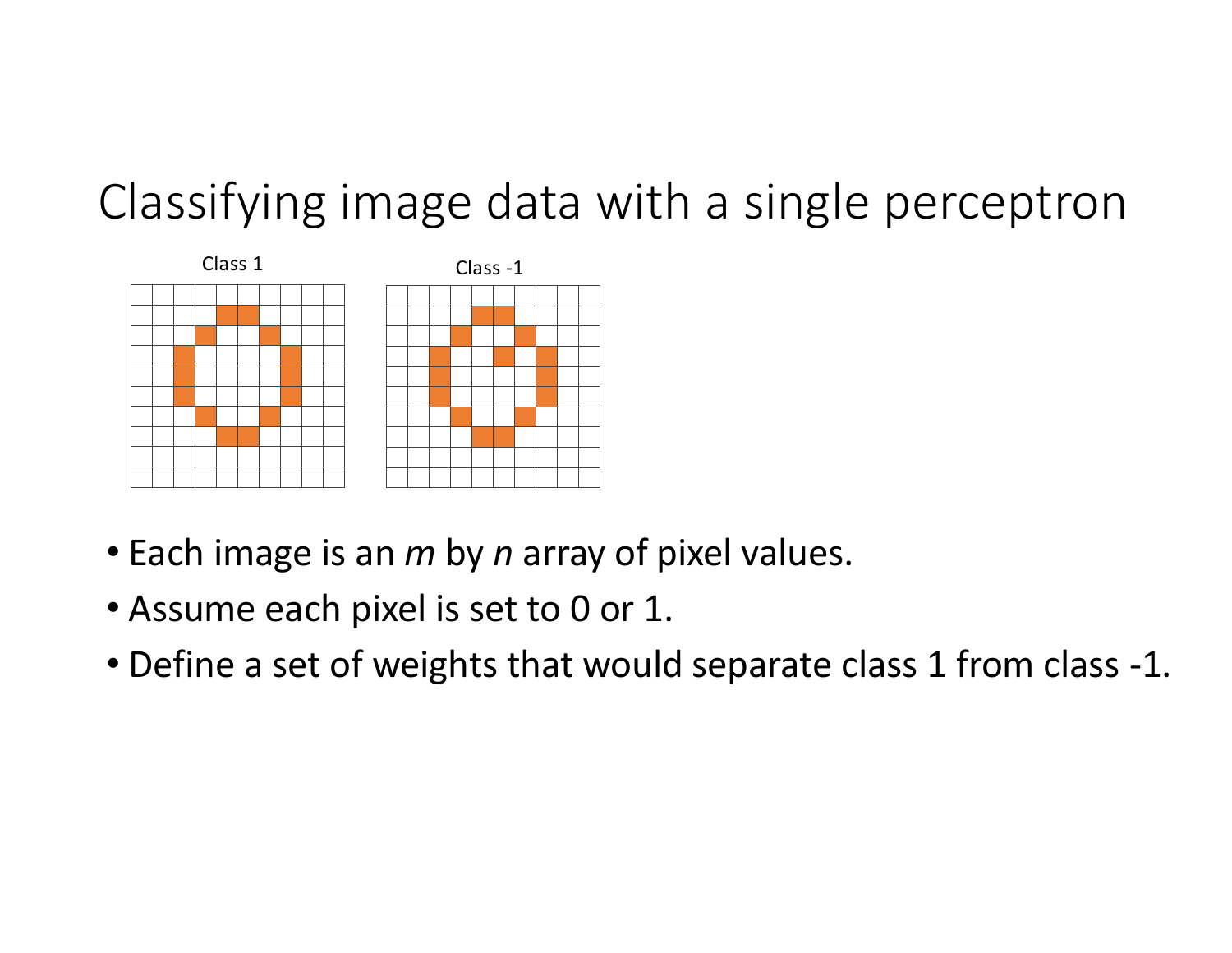



- Now…given your weights, which class would the new image be?
- Can you define a new set of weights that groups this new image in with the opposite class?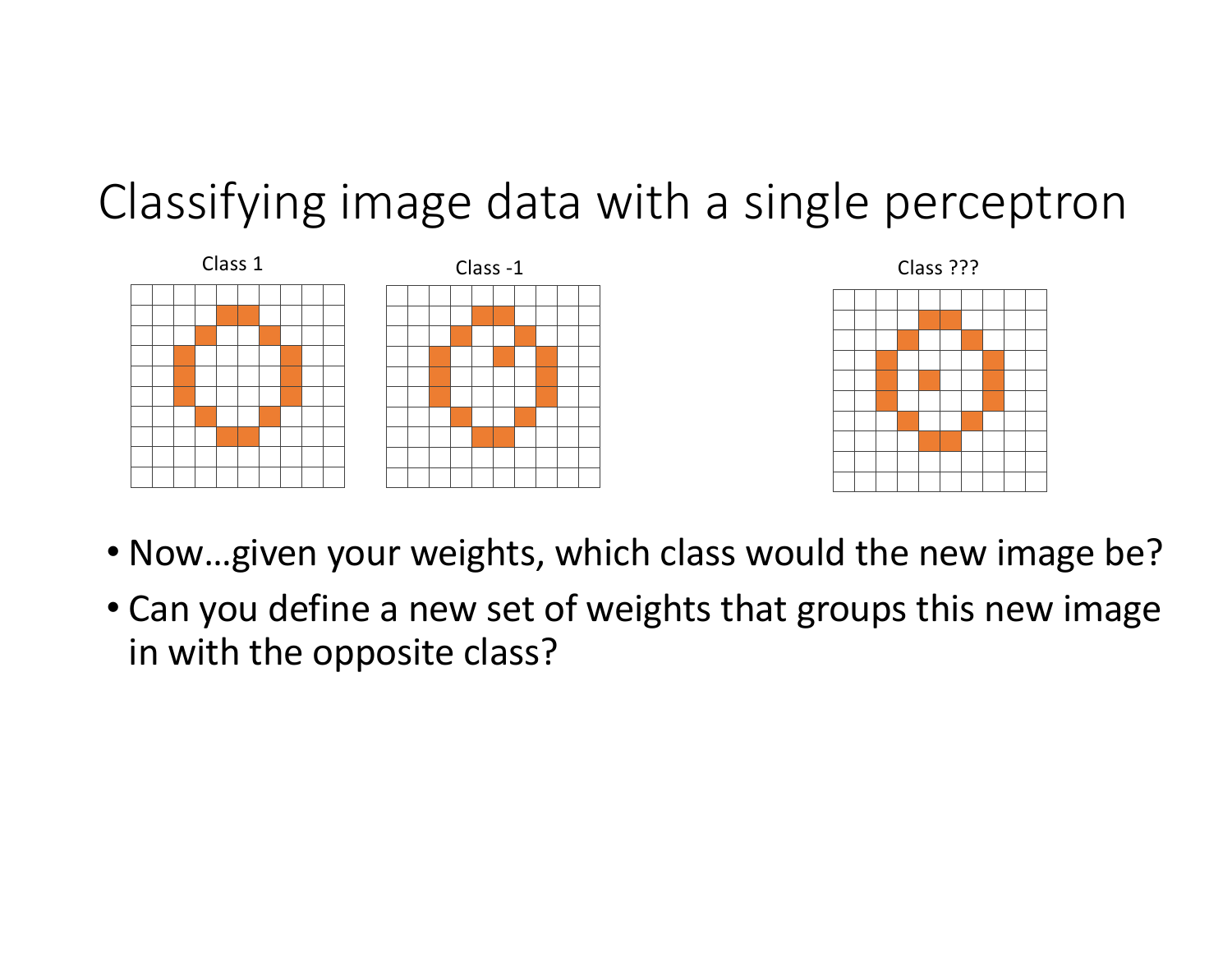

- What is a solution that generalizes so that all the circles with no dot in the middle go in the same class?
- Would your solution generalize to a situation with a bigger or smaller circle with no dot?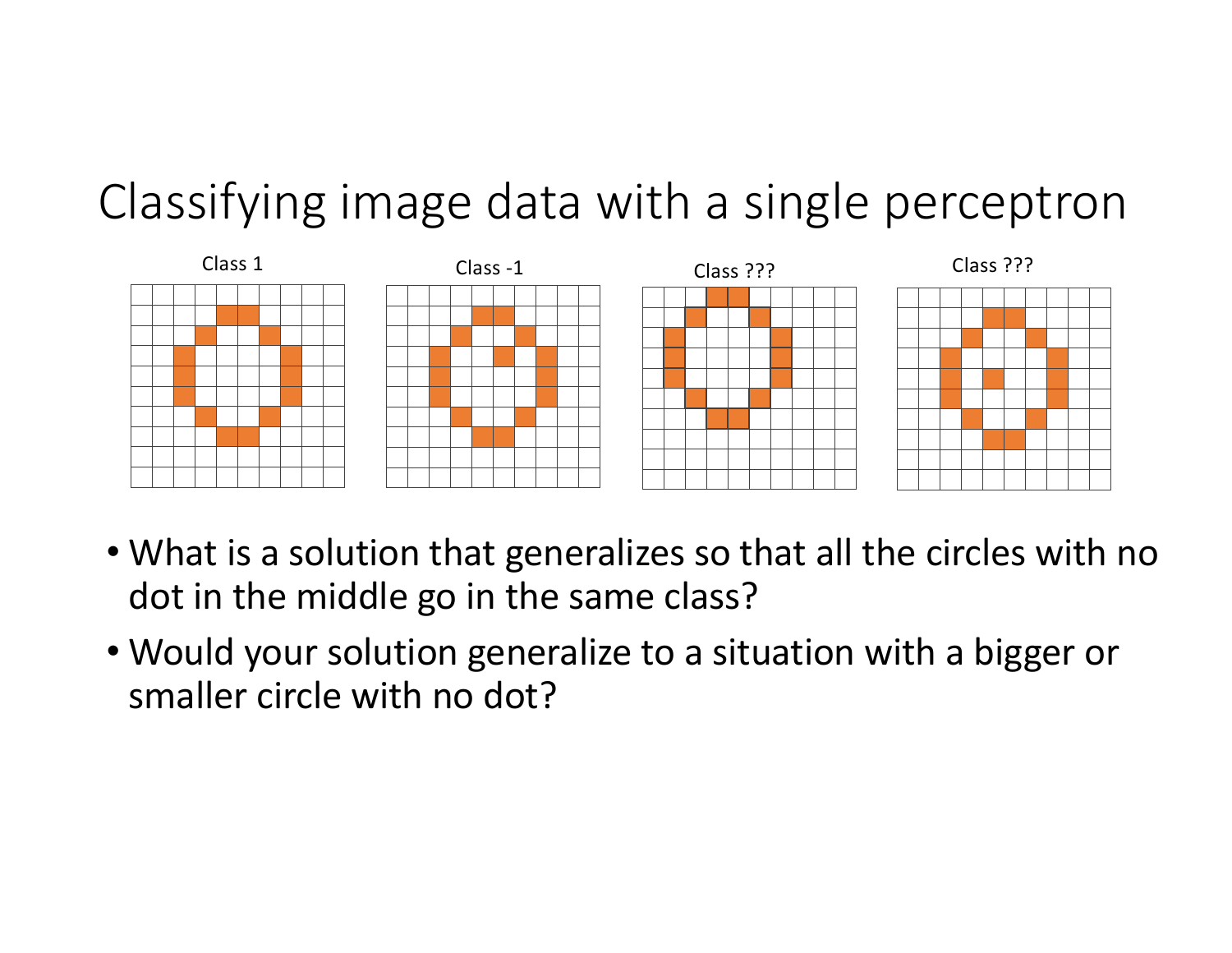

- Now…given your weights, which class would the new image be?
- Can you define a new set of weights that groups this new image in with the opposite class?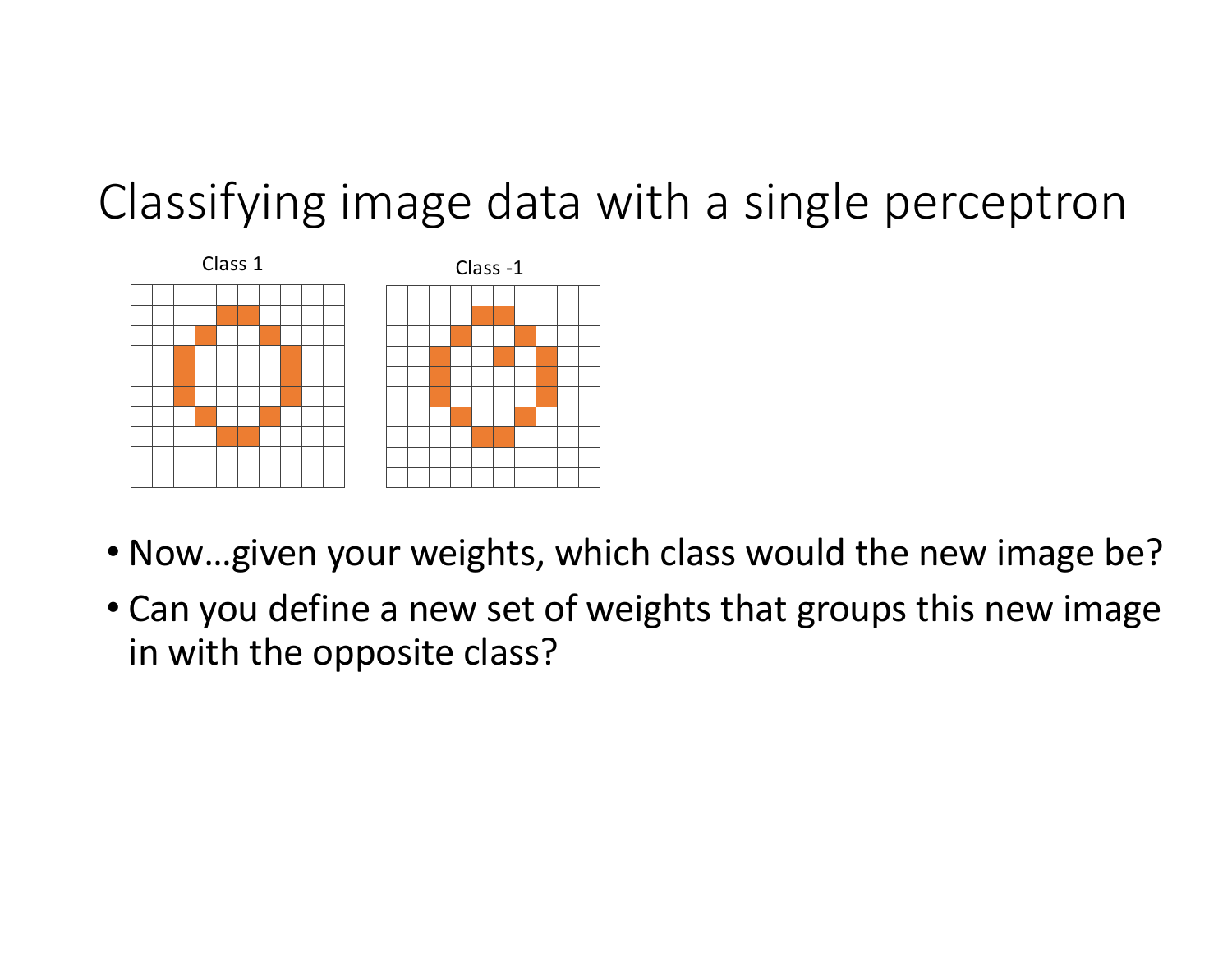#### Discrimination Learning Task

There is a set of possible examples  
Each example is a **vector** of k **real valued attributes** 
$$
X_i = < x_{i1},...,x_{ik}
$$
 >  
A target function maps X onto a **categorical variable** Y  $f: X \rightarrow Y$ 

The DATA is a set of tuples <example, response value>

 $\{<\mathbf{x}_1, y_1>, \ldots <\mathbf{x}_n, y_n>\}$ 

Find a hypothesis *h* such that...

$$
\forall \mathbf{x}, h(\mathbf{x}) \approx f(\mathbf{x})
$$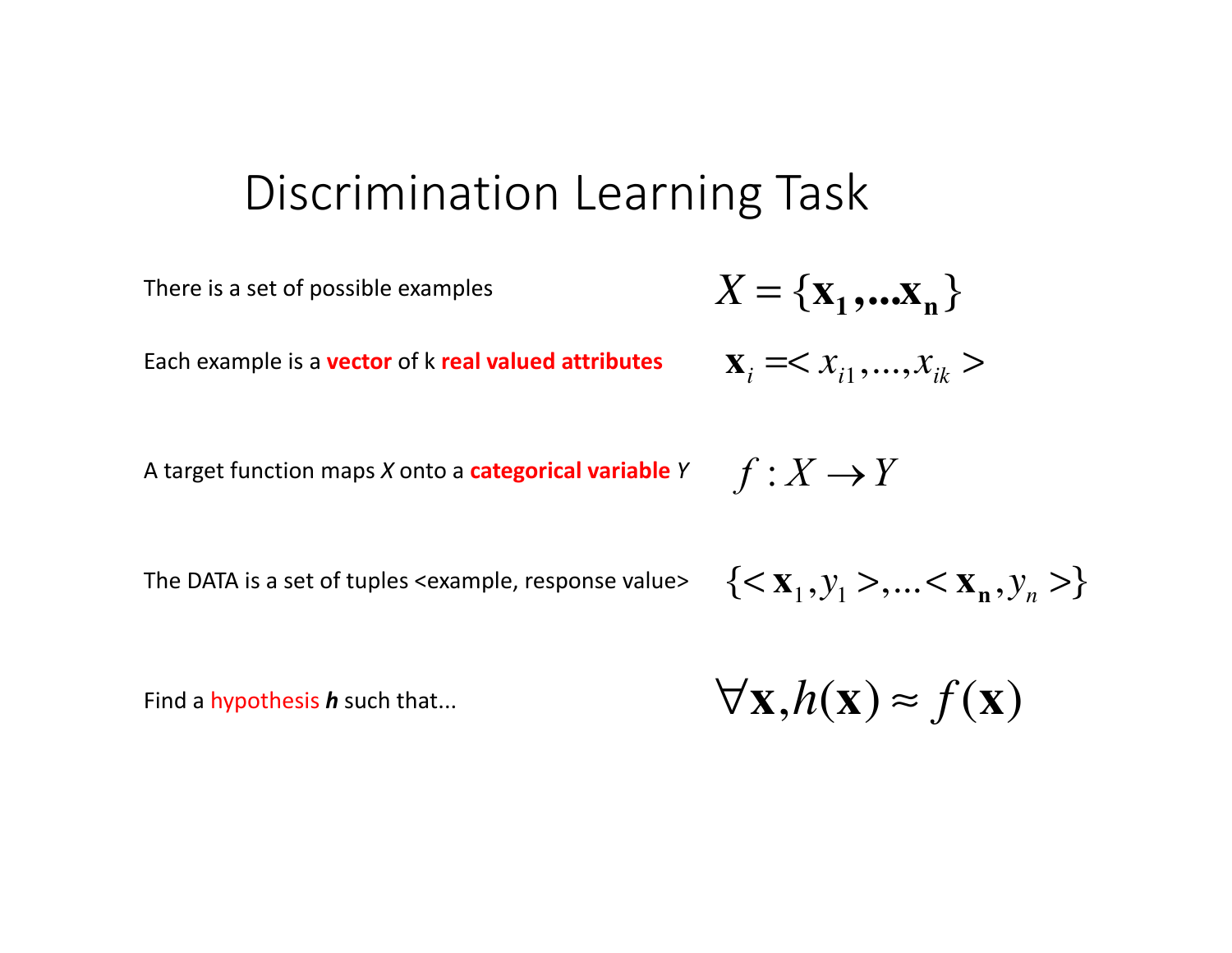Perceptrons are linear models.

- **x** is a vector of attributes  $\langle x_1, x_2, ... x_k \rangle$
- w is a vector of weights  $\langle w_1, w_2,...w_k \rangle$  THIS IS WHAT IS LEARNED
- Given this...

$$
g(x) = w_0 + w_1 x_1 + w_2 x_2 ... + w_k x_k
$$

• We can notate it with linear algebra as  $g(x) = w_0 + \mathbf{w}^T \mathbf{x}$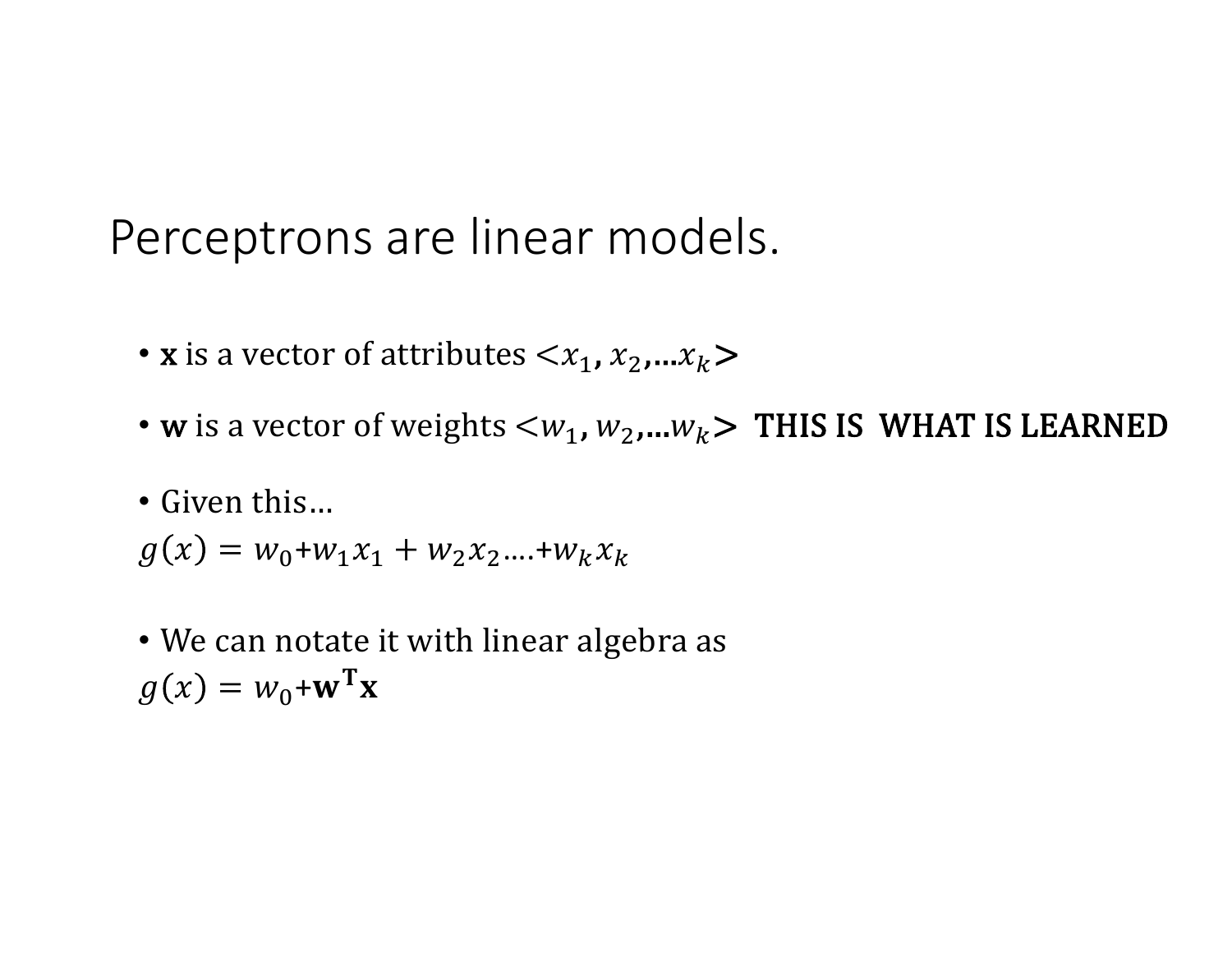It is more convenient if…

- $g(x) = w_0 + \mathbf{w}^T \mathbf{x}$  is ALMOST what we want...
- Define **w** to include  $w_0$  and **x** to include an  $x_0$  that is always 1 **x** is a vector of attributes  $\langle 1, x_1, x_2, ... x_k \rangle$ **w** is a vector of weights  $\langle w_0, w_1, w_2, ... w_k \rangle$
- This lets us notate things as...

$$
g(x) = \mathbf{w}^{\mathrm{T}} \mathbf{x}
$$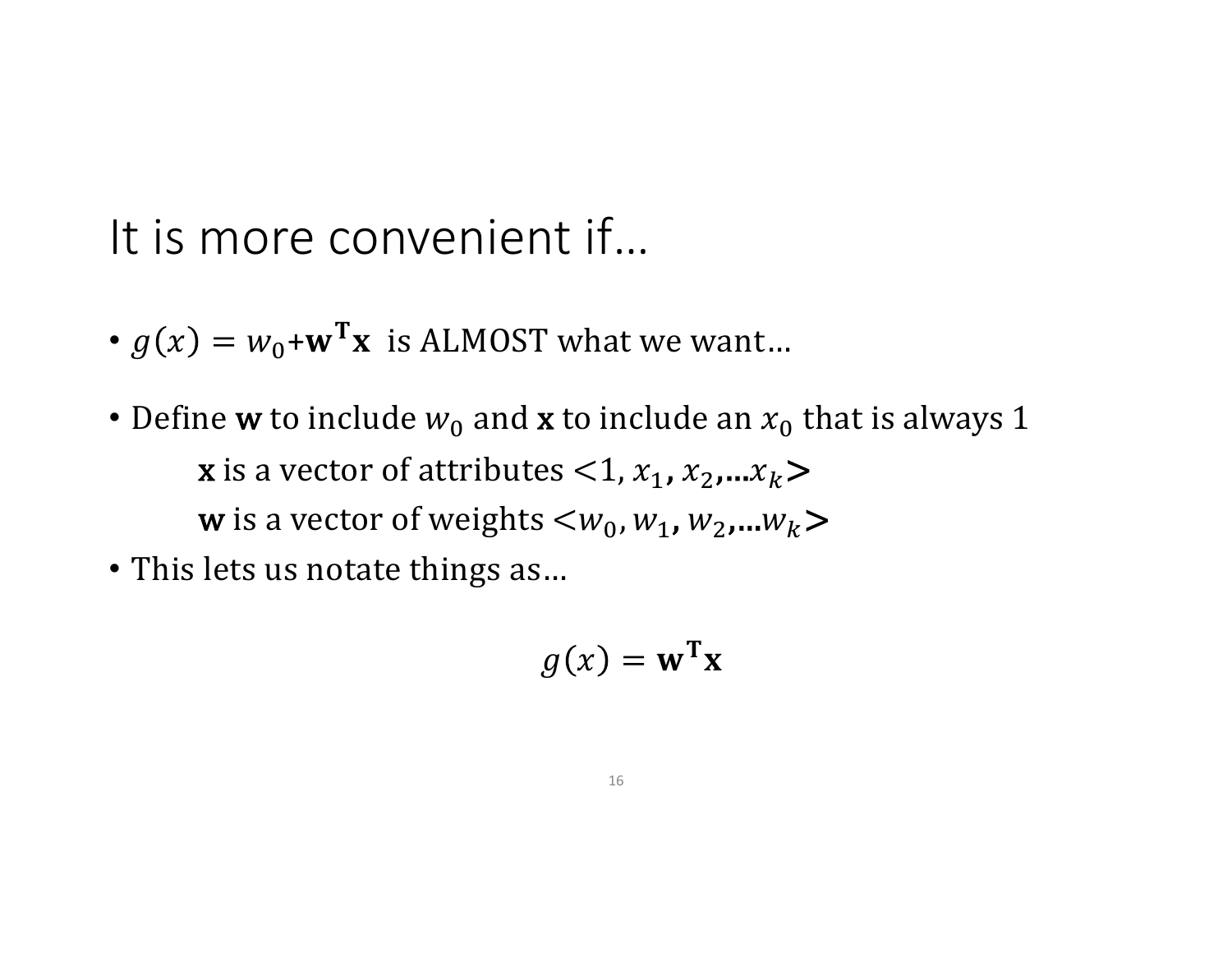#### Two-Class Classification

 $g(\mathbf{x}) = 0$  defines a decision boundary that splits the space in two

x<sub>2</sub>   
\nx<sub>2</sub>   
\n
$$
g(\mathbf{x}) = w_0 + w_1 x_1 + w_2 x_2 = 0
$$
  
\n $g(\mathbf{x}) < 0$   
\n $g(\mathbf{x}) < 0$   
\n $\times$   
\nx  
\n $\times$   
\n $\times$   
\n $\times$   
\n $\times$   
\n $\times$   
\n $\times$   
\n $\times$   
\n $\times$   
\n $\times$   
\n $\times$   
\n $\times$   
\n $\times$   
\n $\times$   
\n $\times$   
\n $\times$   
\n $\times$   
\n $\times$   
\n $\times$   
\n $\times$   
\n $\times$   
\n $\times$   
\n $\times$   
\n $\times$   
\n $\times$   
\n $\times$   
\n $\times$   
\n $\times$   
\n $\times$   
\n $\times$   
\n $\times$   
\n $\times$   
\n $\times$   
\n $\times$   
\n $\times$   
\n $\times$   
\n $\times$   
\n $\times$   
\n $\times$   
\n $\times$   
\n $\times$   
\n $\times$   
\n $\times$   
\n $\times$   
\n $\times$   
\n $\times$   
\n $\times$   
\n $\times$   
\n $\times$   
\n $\times$   
\n $\times$   
\n $\times$   
\n $\times$   
\n $\times$   
\n $\times$   
\n $\times$   
\n $\times$   
\n $\times$   
\n $\times$   
\n $\times$   
\n $\times$   
\n $\times$   
\n $\times$   
\n $\times$   
\n $\times$   
\n $\times$   
\n $\times$ <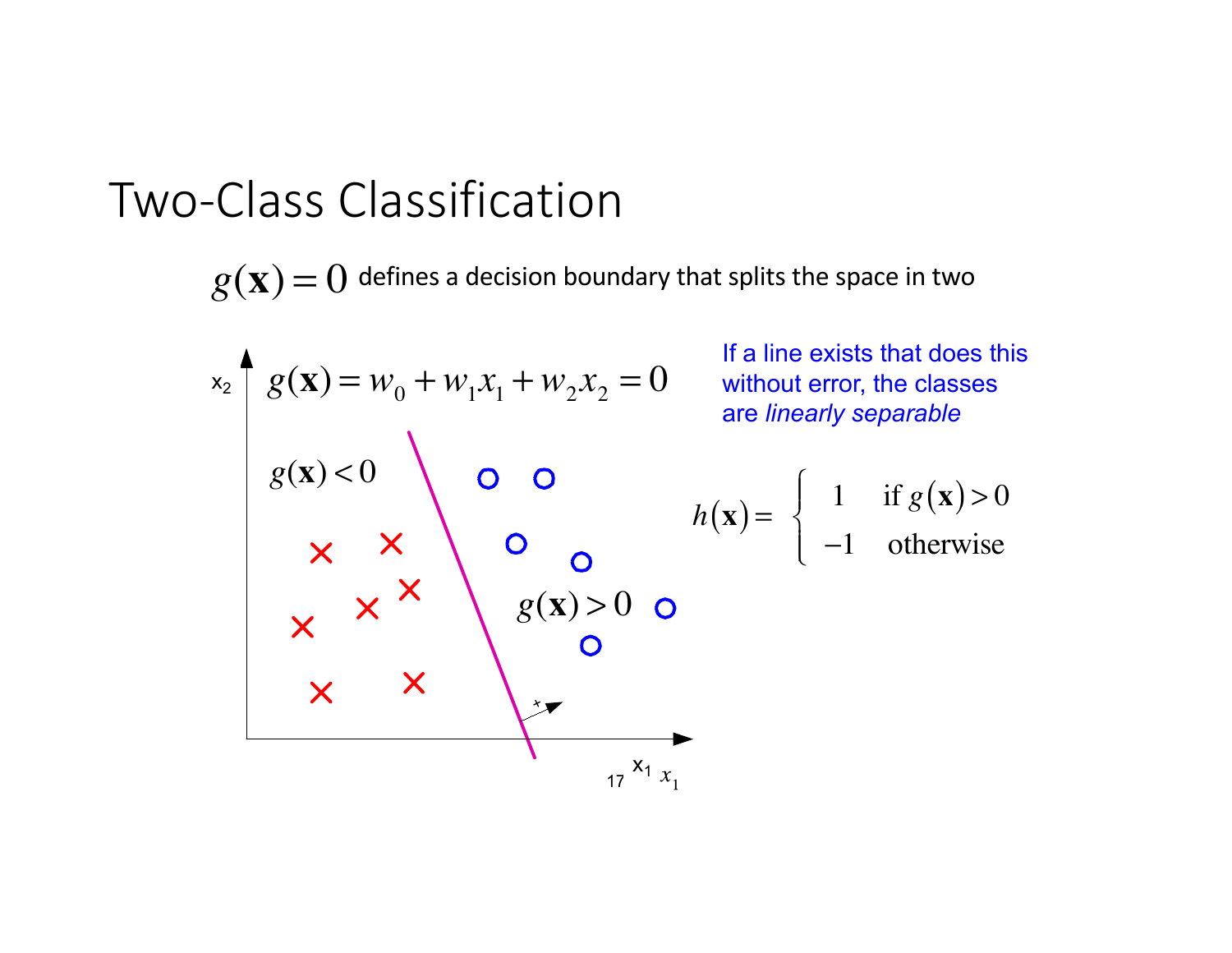# Loss/Objective function

- To train a model (e.g. learn the weights of a useful line) we define a measure of the "goodness" of that model. (e.g. the number of misclassified points).
- We make that measure a function of the parameters of the model (and the data).
- This is called a loss function, or an objective function.
- We want to minimize the loss (or maximize the objective) by picking good model parameters.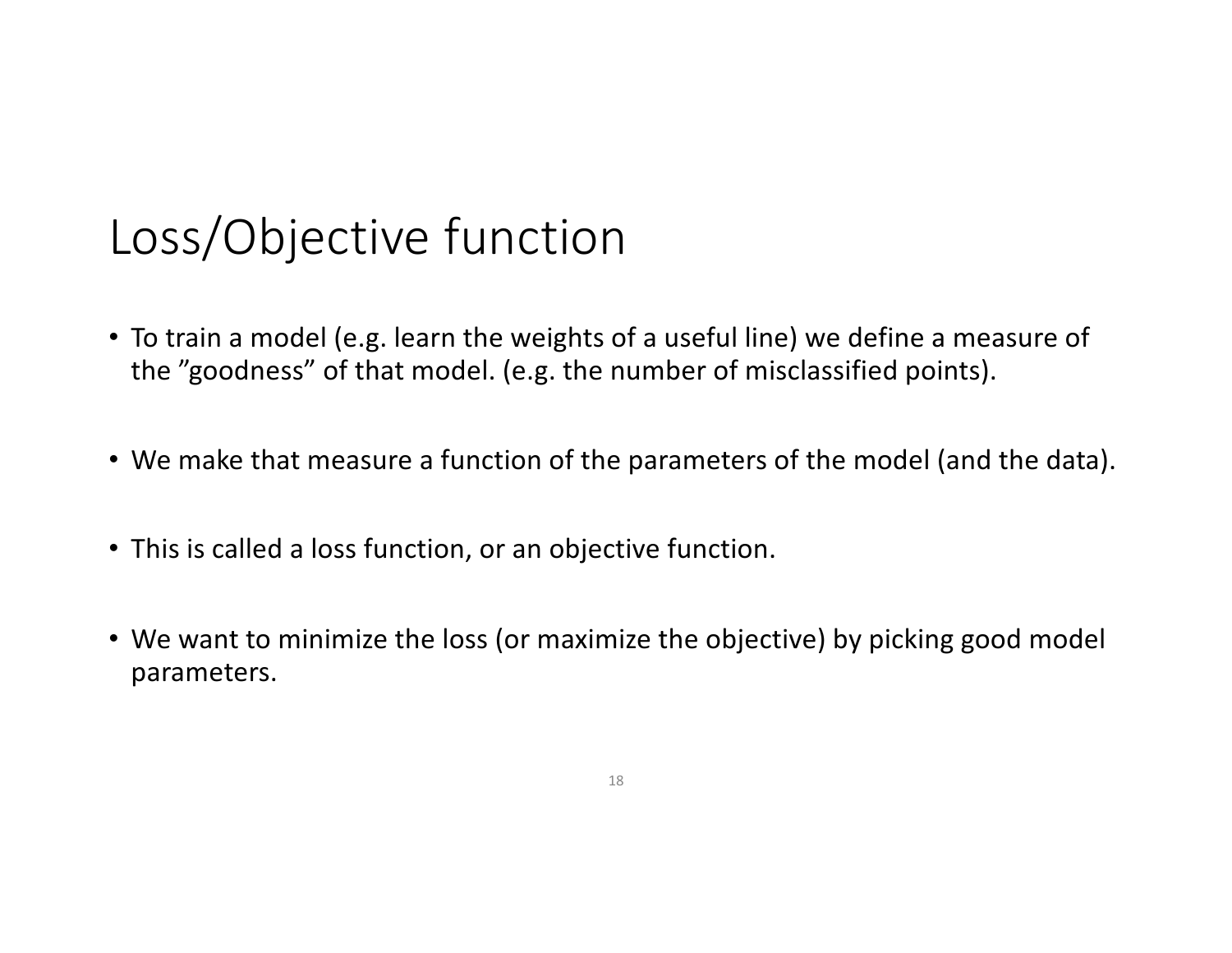# Loss/Objective function

- Let's define an objective (aka "loss") function that directly measures the thing we want to get right
- Then let's try and find the line that minimizes the loss.
- How about basing our loss function on the number of misclassifications?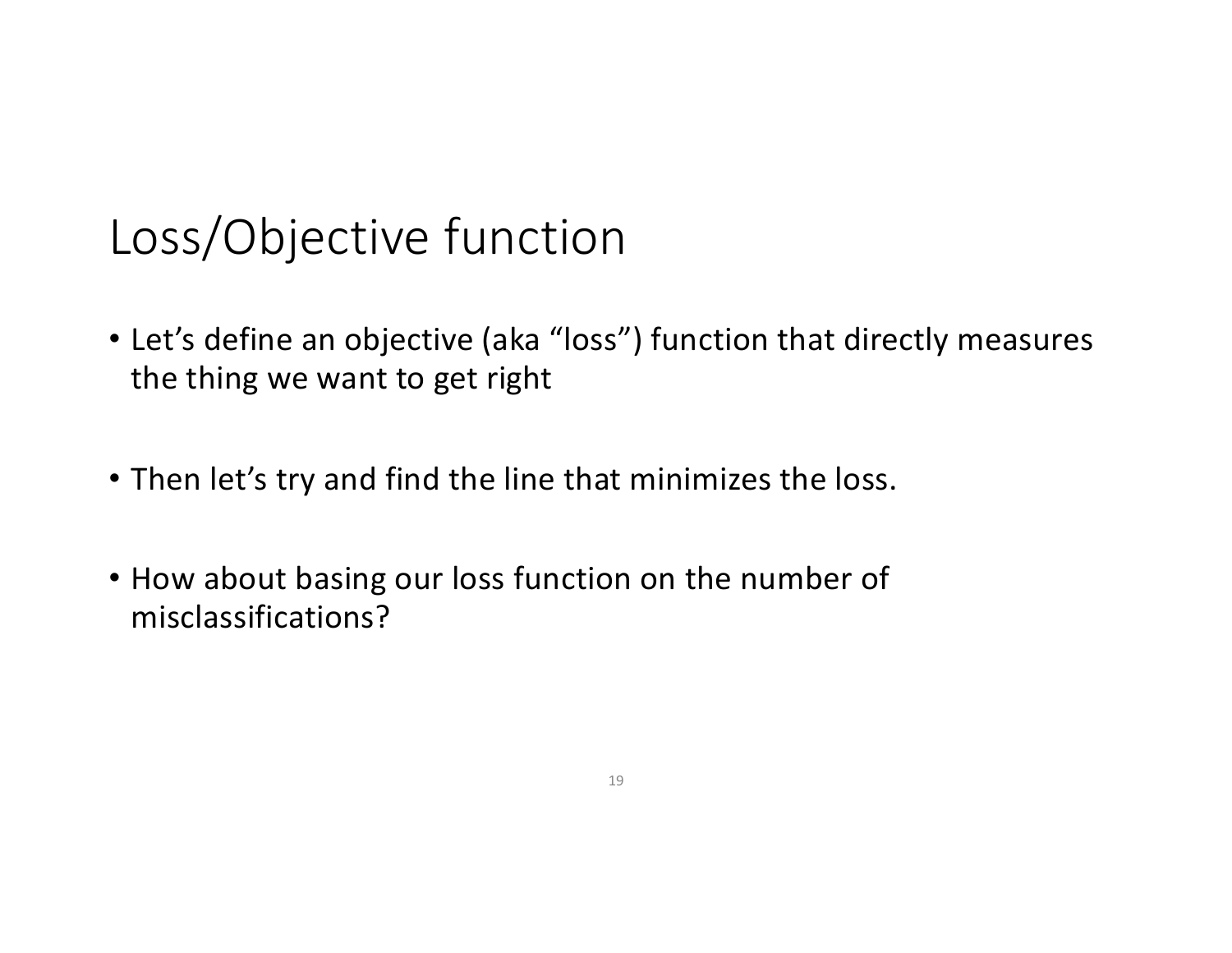#### sum of squared errors (SSE)

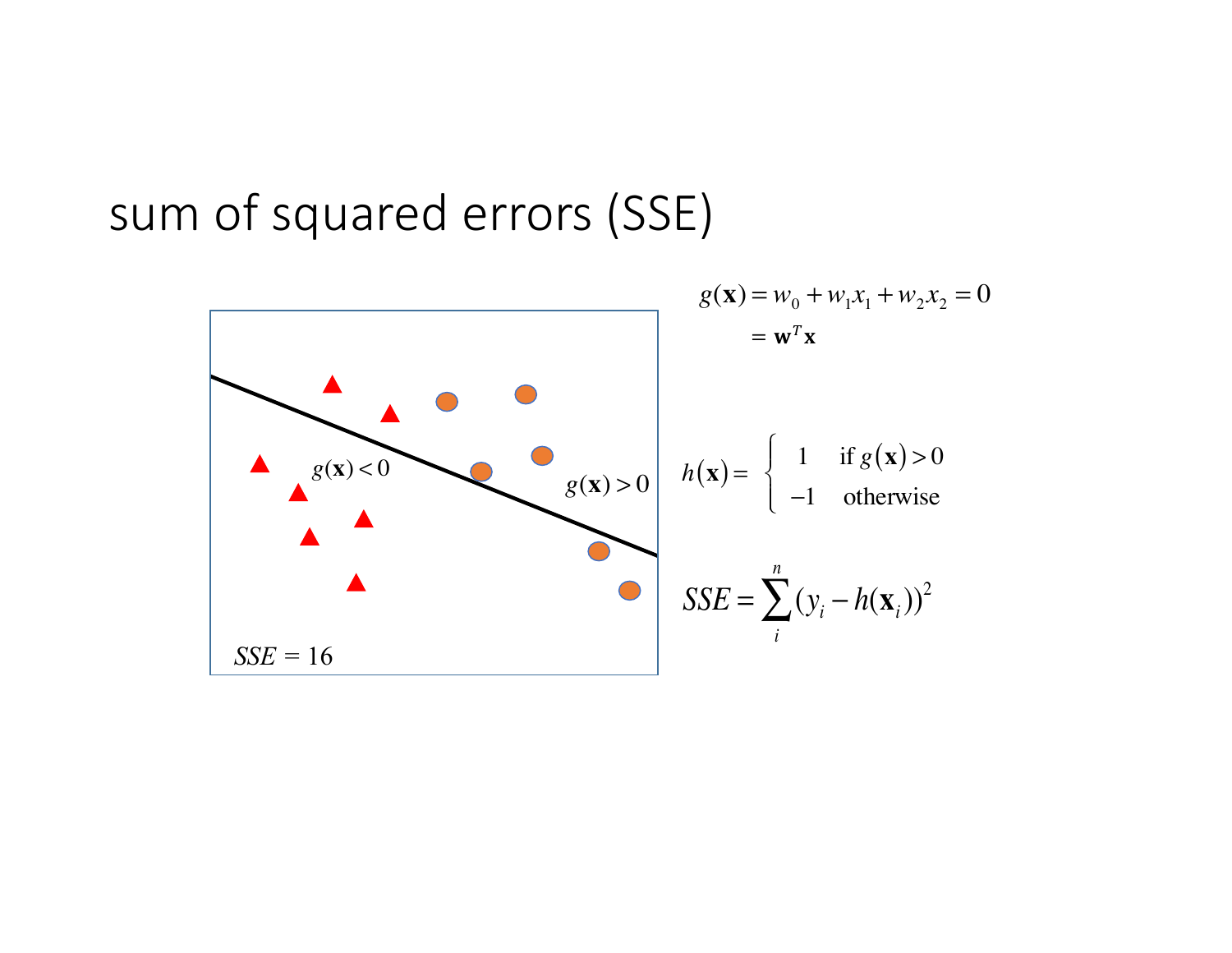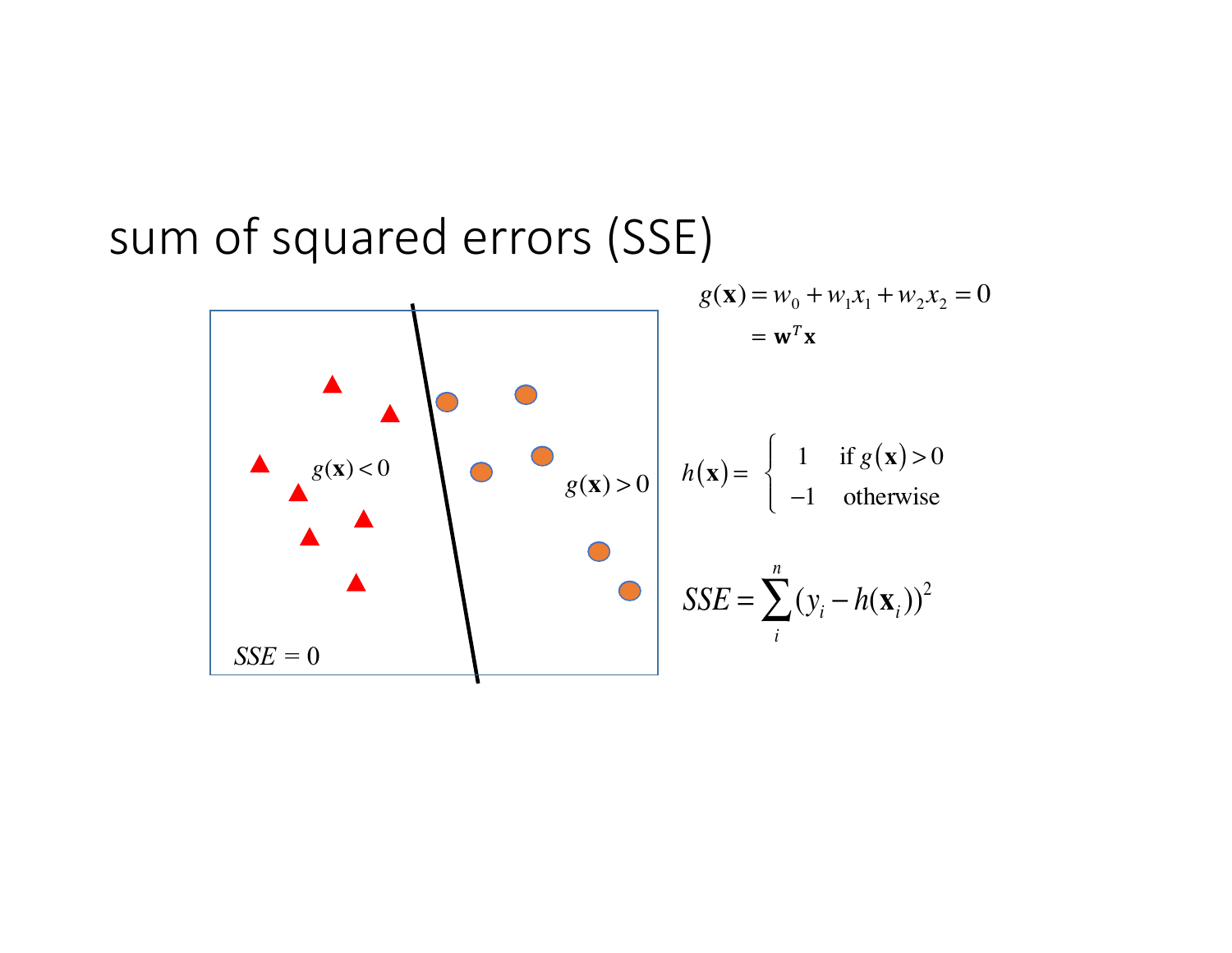# No closed form solution!

- For many objective (aka loss) functions we can't find a formula to to get the best model parameters, like one can with regression.
- The objective function from the previous slide is one of those "no closed form solution" functions.
- This means we must try various guesses for what the weights should be.
- Let's look at the perceptron approach.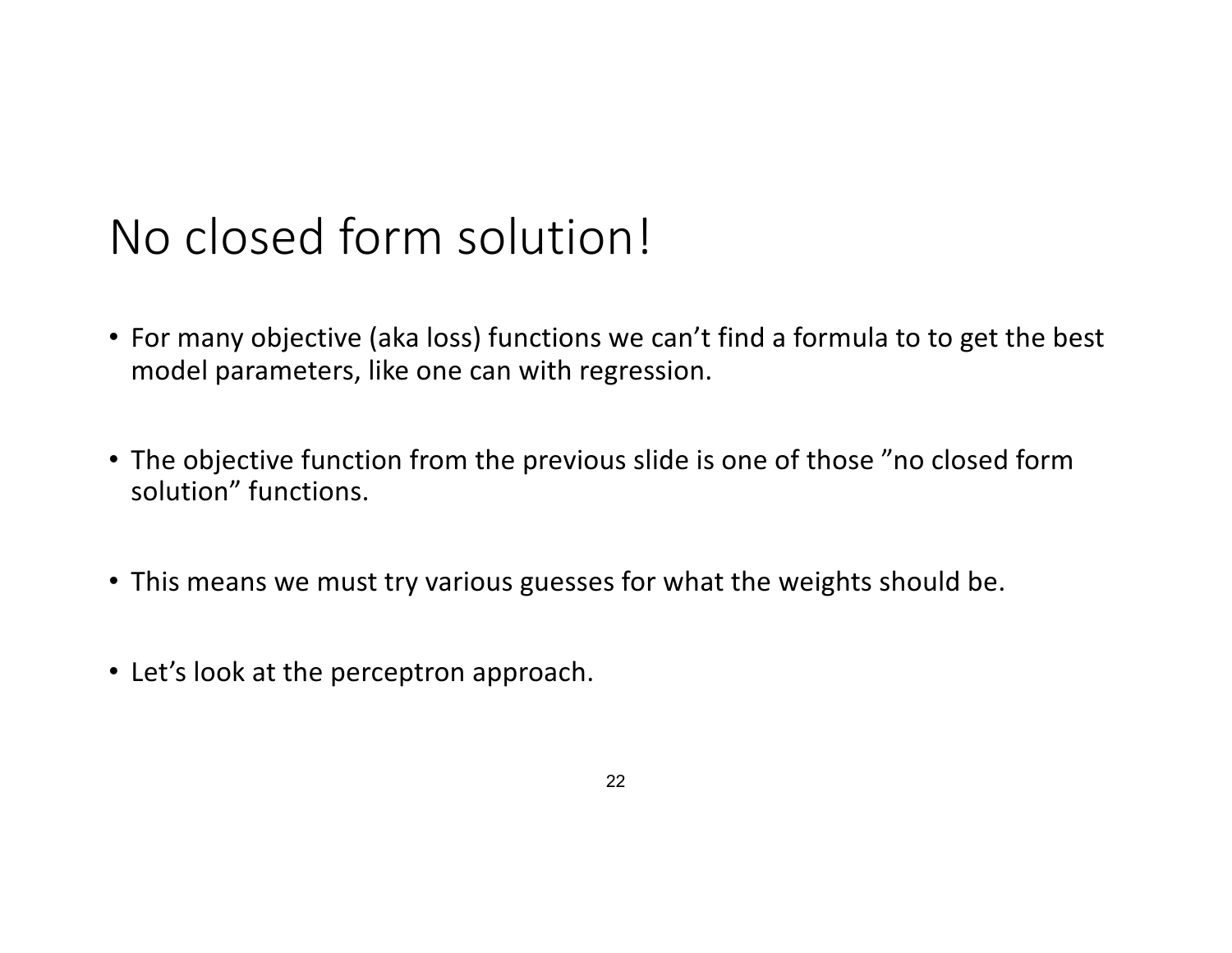# Let's learn a decision boundary

- We'll do 2-class classification
- We'll learn a linear decision boundary

 $0 = g(x) = \mathbf{w}^T \mathbf{x}$ 

• Things on each side of 0 get their class labels according to the sign of what g(x) outputs.

$$
h(\mathbf{x}) = \begin{cases} 1 & \text{if } g(\mathbf{x}) > 0 \\ -1 & \text{otherwise} \end{cases}
$$

• We will use the Perceptron algorithm.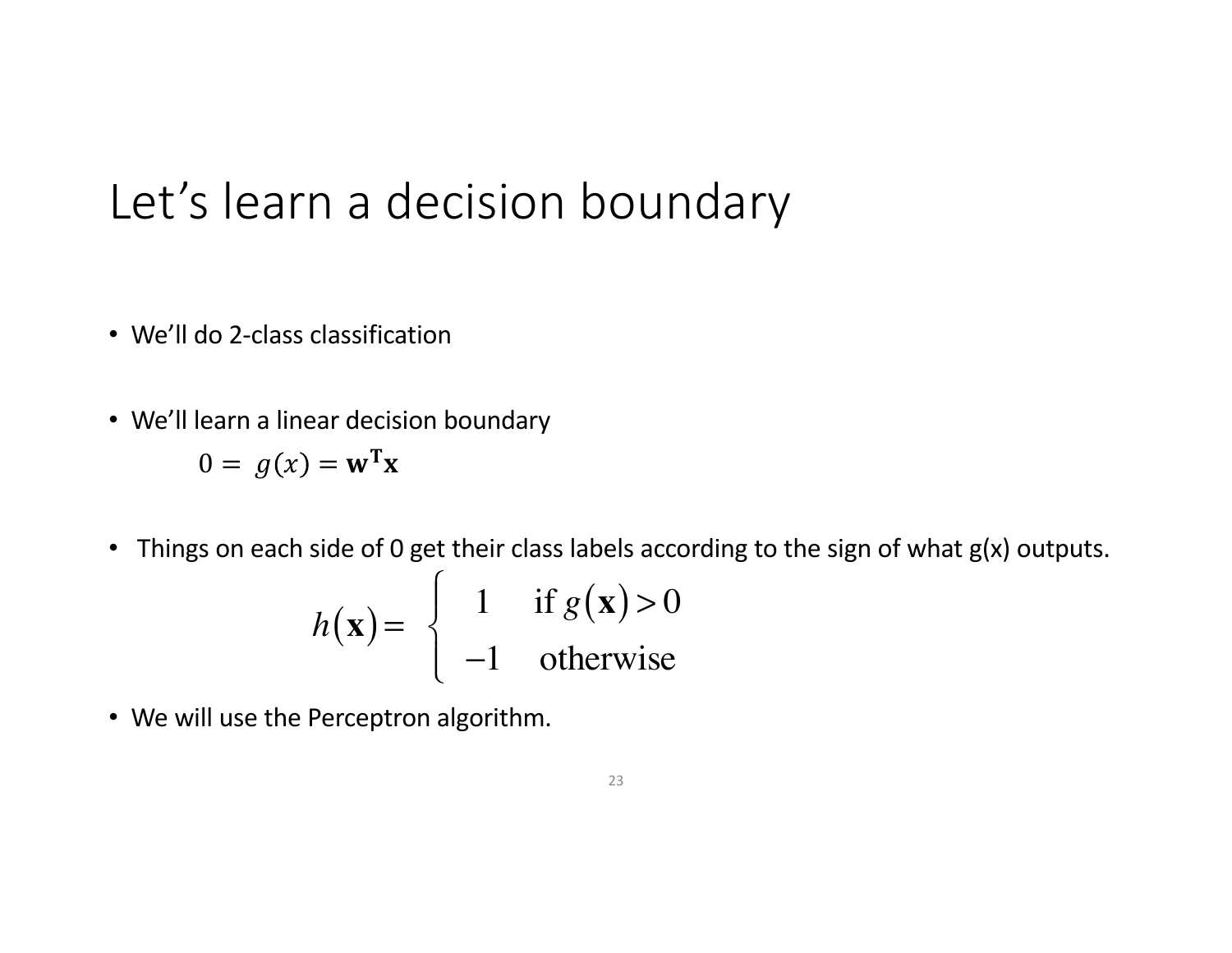

Goal: classify  $\bullet$  as +1 and  $\blacktriangle$  as -1 by putting a line between them.

 $(\mathbf{w}^T \mathbf{x}) y > 0$ Our objective function is…

Start with a randomly placed line.

$$
\mathbf{w} = [w_0, w_1, w_2] = [-5, 0, 1]
$$

Measure the objective for each point.

Move the line if the objective isn't met.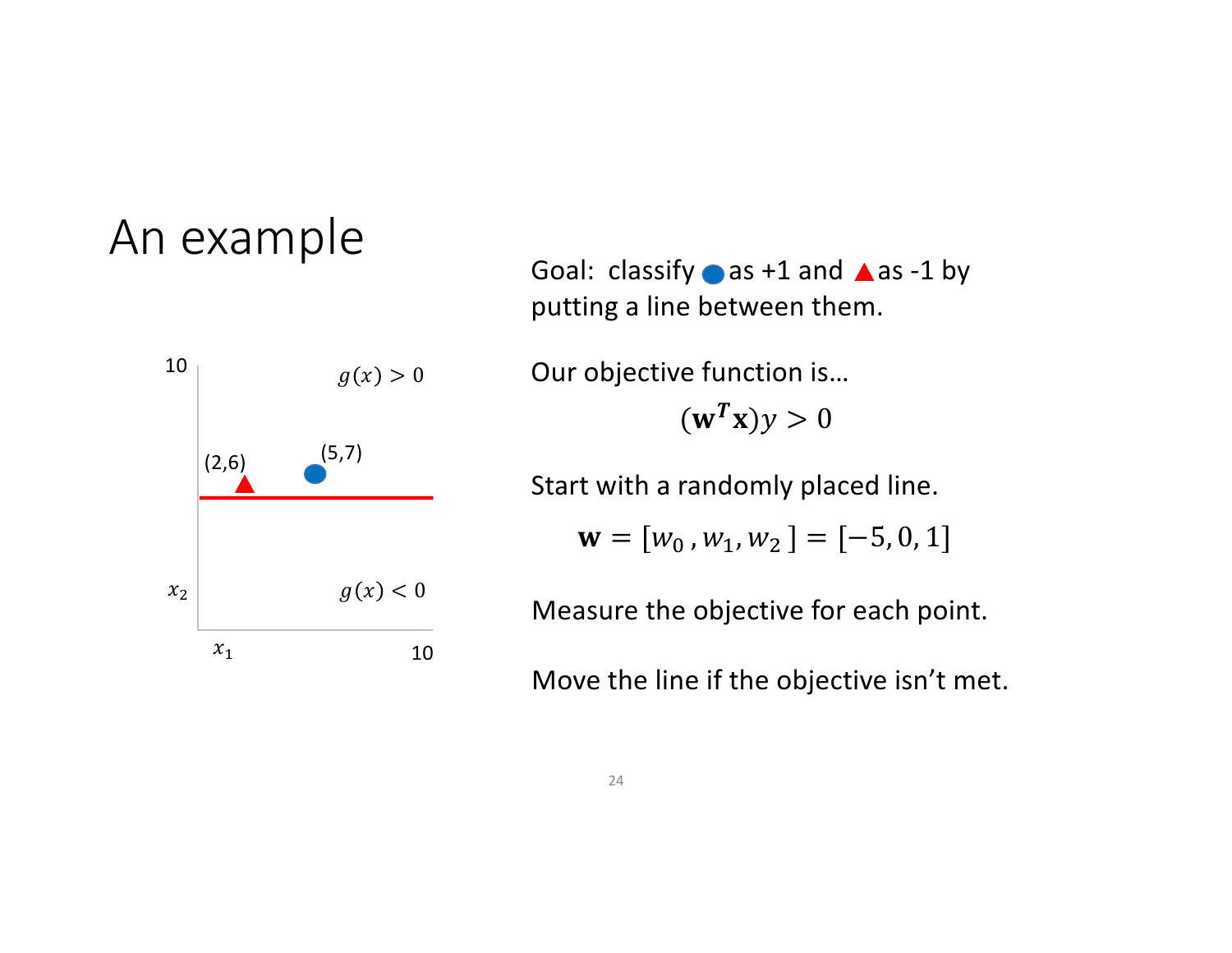$\mathbf{w} = [w_0, w_1, w_2] = [-5, 0, 1]$  $(\mathbf{w}^T \mathbf{x}) y > 0$ Our objective function is… Start with a randomly placed line.  $(\mathbf{w}^T \mathbf{x})y = [-5,0,1]^T [1,5,7]$ (1)  $= 2$ Objective met. Don't move the line.  $> 0$ putting a line between them. 10 10  $x_1$  $x_2$  $g(x) > 0$  $g(x) < 0$  $(2,6)$   $(5,7)$ 

Goal: classify  $\bullet$  as +1 and  $\blacktriangle$  as -1 by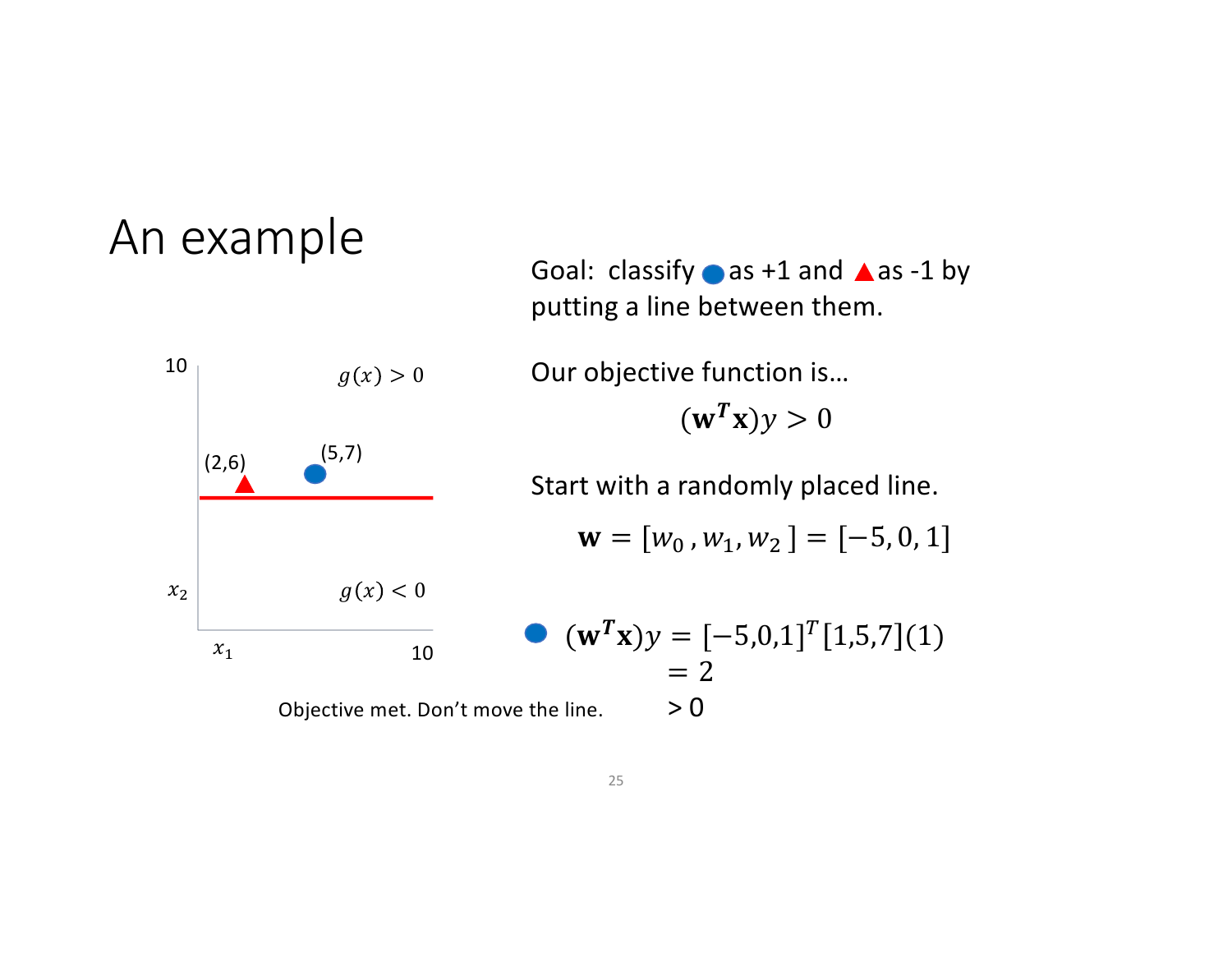

Objective not met. Move the

Goal: classify  $\bullet$  as +1 and  $\blacktriangle$  as -1 by putting a line between them.

 $(\mathbf{w}^T \mathbf{x})y > 0$ Our objective function is…

Start with a randomly placed line.

$$
\mathbf{w} = [w_0, w_1, w_2] = [-5, 0, 1]
$$

$$
\begin{aligned} \n\blacktriangle \ (\mathbf{w}^T \mathbf{x}) y &= [-5, 0, 1]^T [1, 2, 6](-1) \\ \n&= (-5 + 6)(-1) \\ \n&= -1 \\ \n\text{Line.} \n\end{aligned}
$$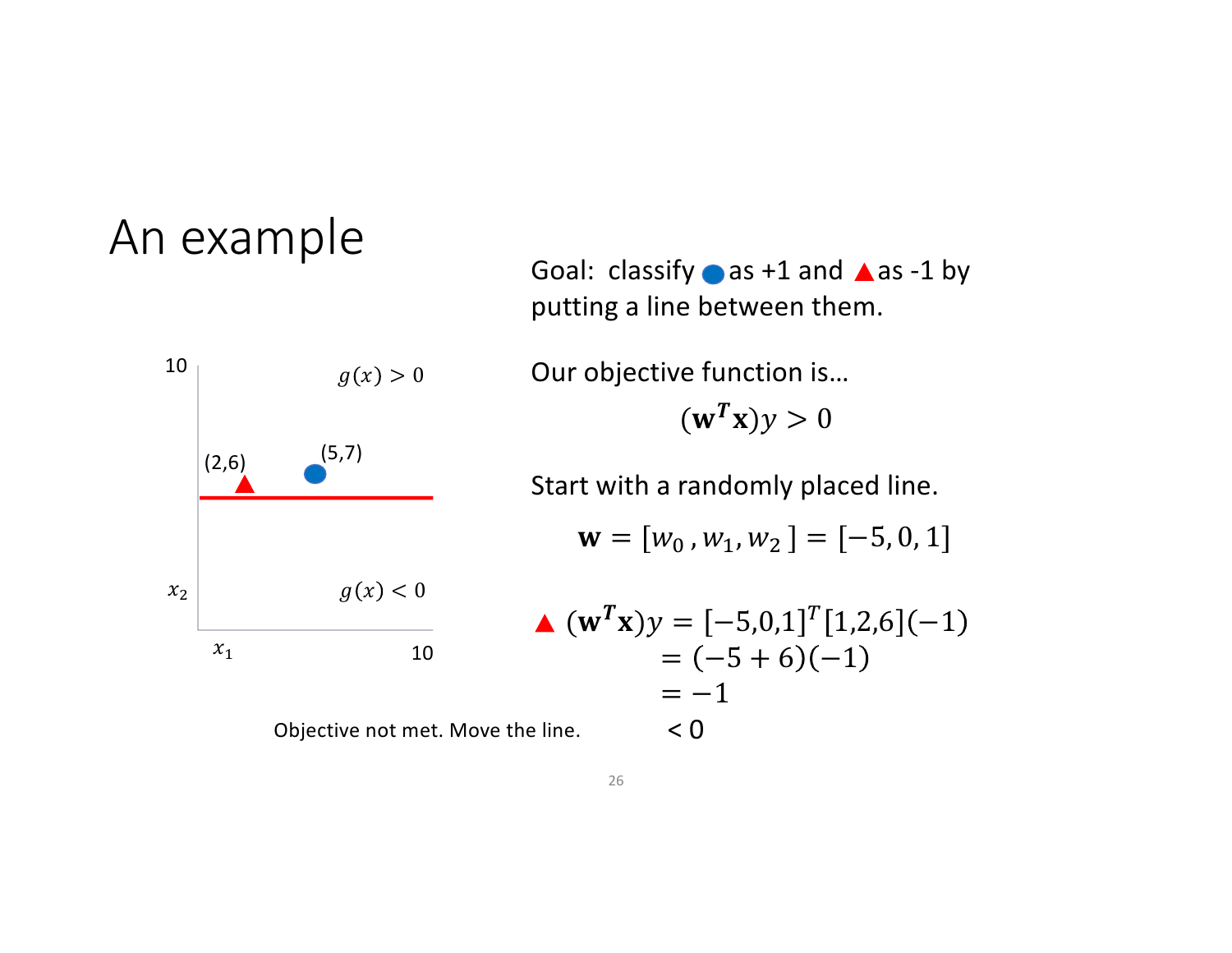

Goal: classify  $\bullet$  as +1 and  $\blacktriangle$  as -1 by putting a line between them.

 $(\mathbf{w}^T \mathbf{x}) y > 0$ Our objective function is…

Start with a randomly placed line.

$$
\mathbf{w} = [w_0, w_1, w_2] = [-5, 0, 1]
$$

Let's update the line by doing  $w = w + yx$ .

$$
\mathbf{w} = \mathbf{w} + \mathbf{x}(y) = [-5, 0, 1] + [1, 2, 6](-1)
$$

$$
= [-6, -2, -5]
$$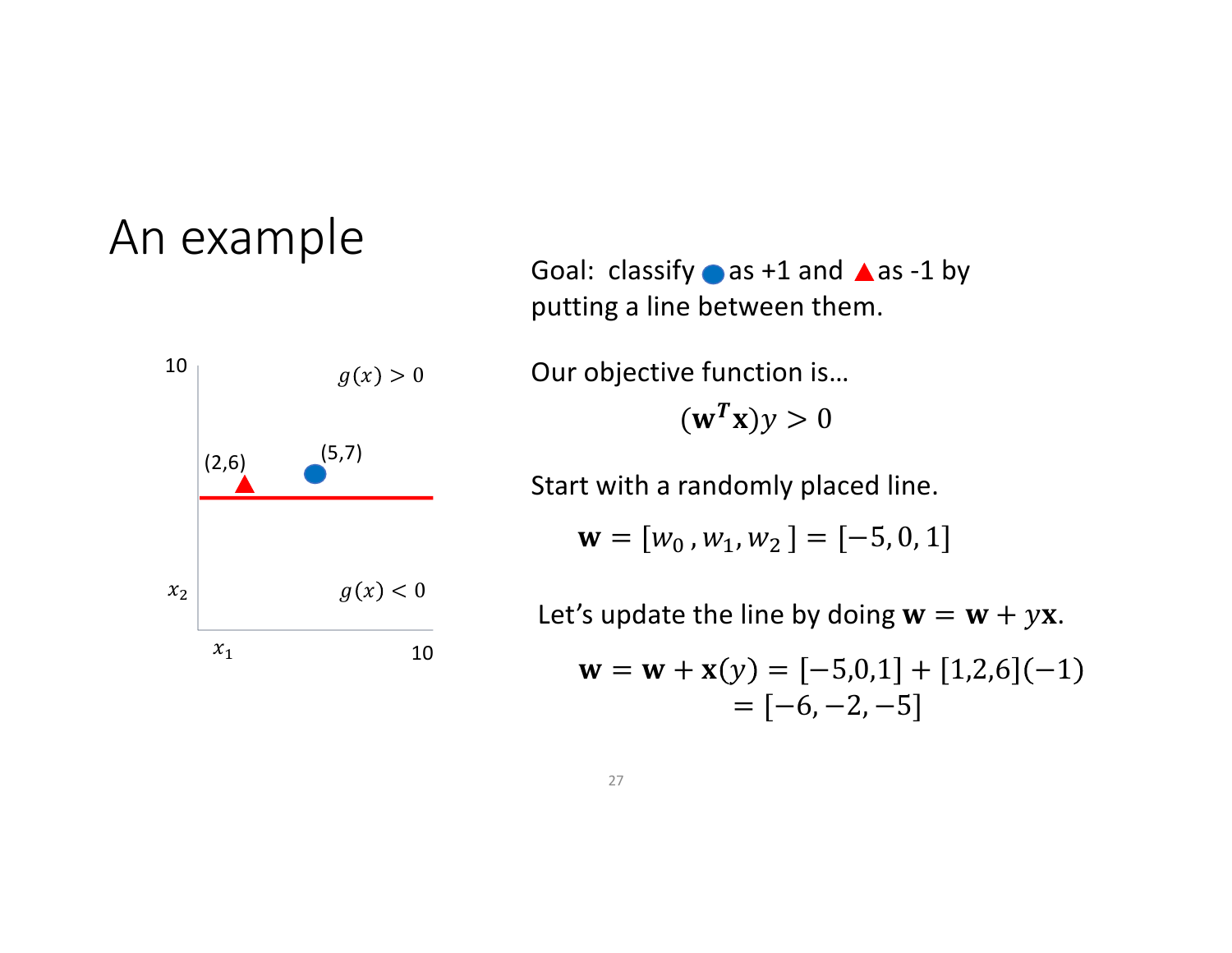#### Now what ?

- What does the decision boundary look like when **w**=  $[-6, -2, -5]$ ? Does it misclassify the blue dot now?
- What if we update it the same way, each time we find a misclassified point?
- Could this approach find a good separation line for a lot of data?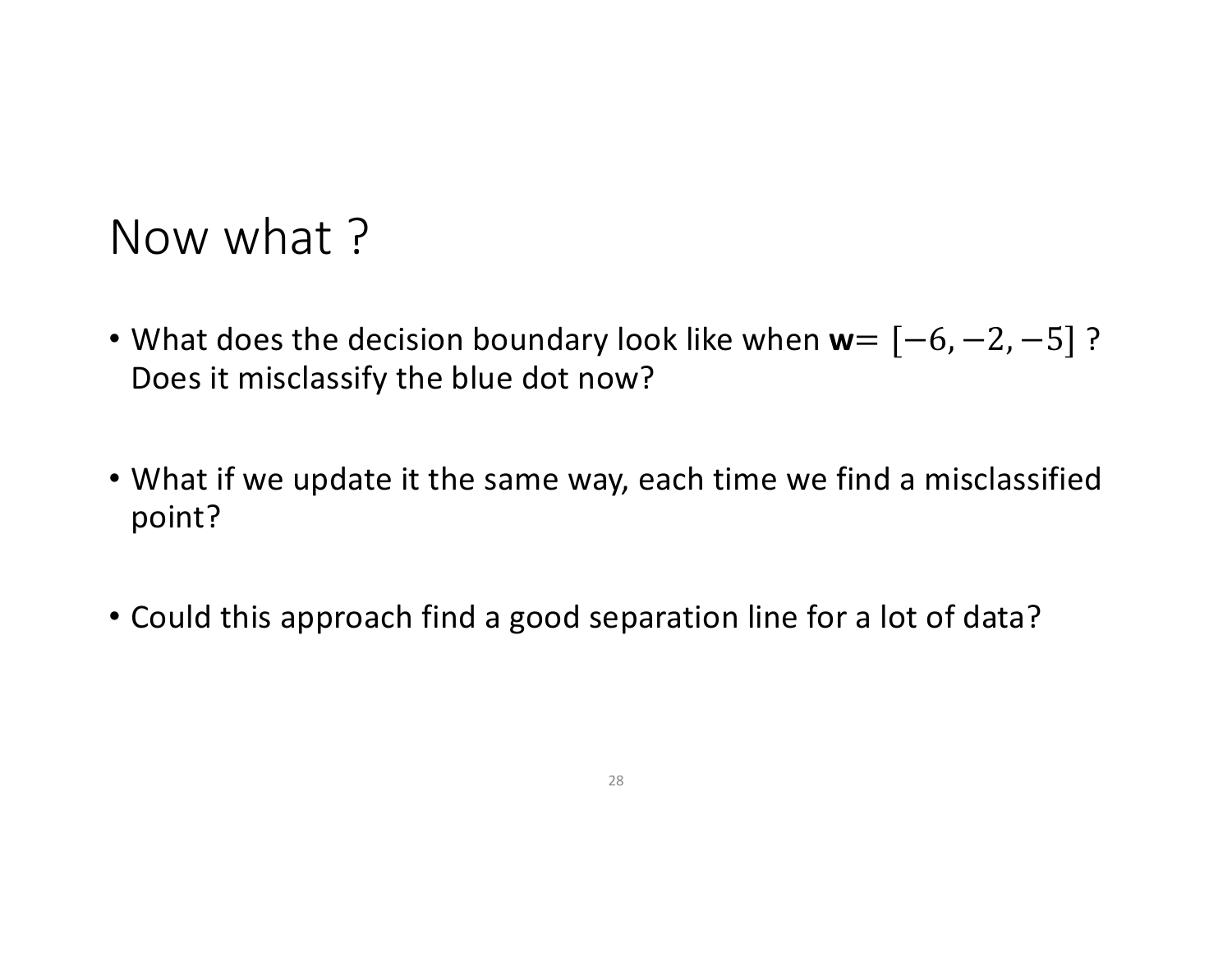The decision boundary  
\n
$$
0 = g(x) = \mathbf{w}^T \mathbf{x}
$$
\n
$$
h(\mathbf{x}) = \begin{cases}\n1 & \text{if } g(\mathbf{x}) > 0 \\
-1 & \text{otherwise}\n\end{cases}
$$
\n
$$
m = |D| = size \text{ of data set}
$$

**The weight update algorithm**

 $w =$  some random setting Do  $k = (k + 1) \text{mod}(m)$ if  $h(\mathbf{x}_k)! = y_k$  $w = w + xy$ Until  $\forall k, h(\mathbf{x}_k) = y_k$ 

**Warning: Only guaranteed to terminate if classes are linearly separable!**

**This means you have to add another exit condition for when you've gone through the data too many times and suspect you'll never terminate.**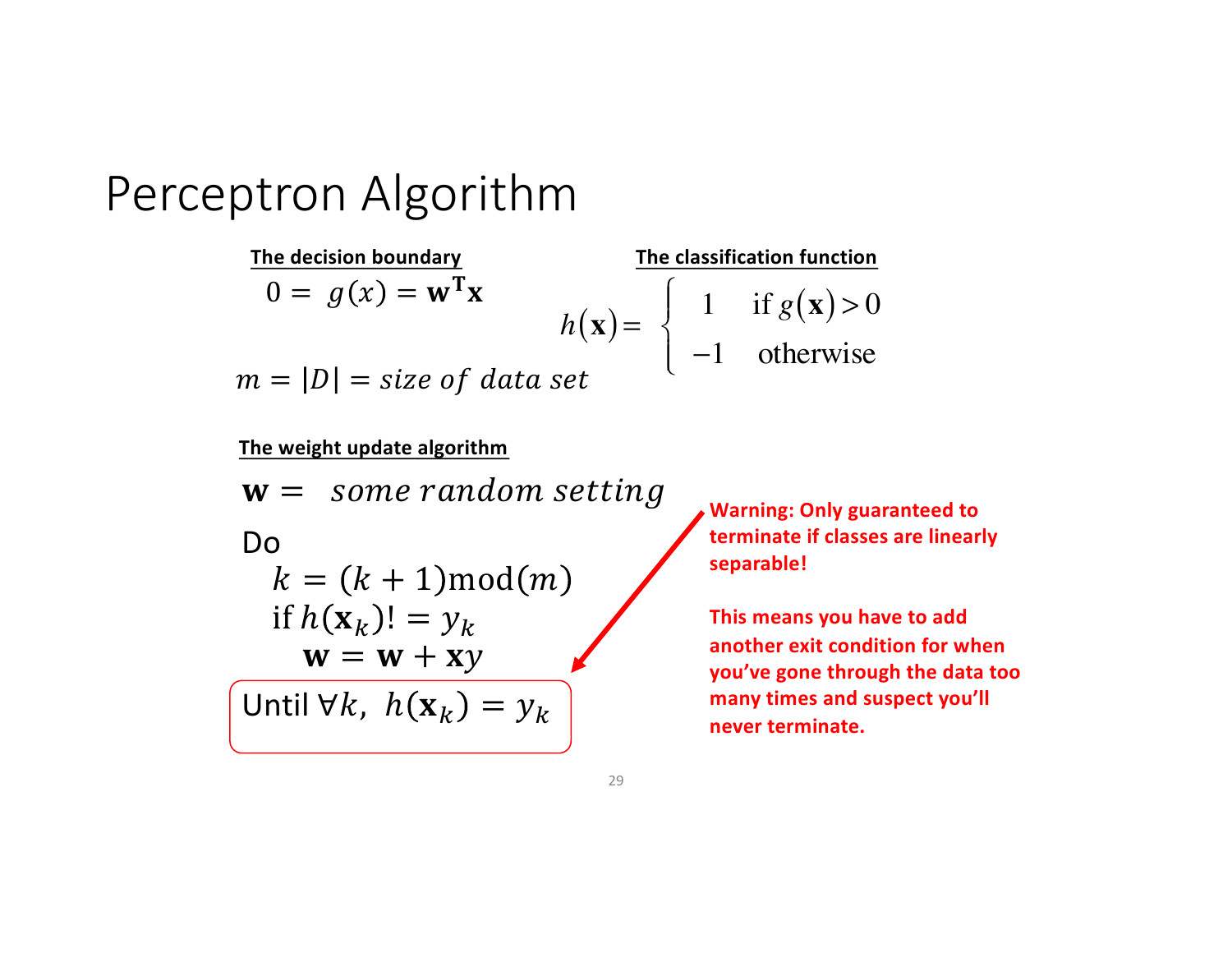• Example:



Red is the positive class

Blue is the negative class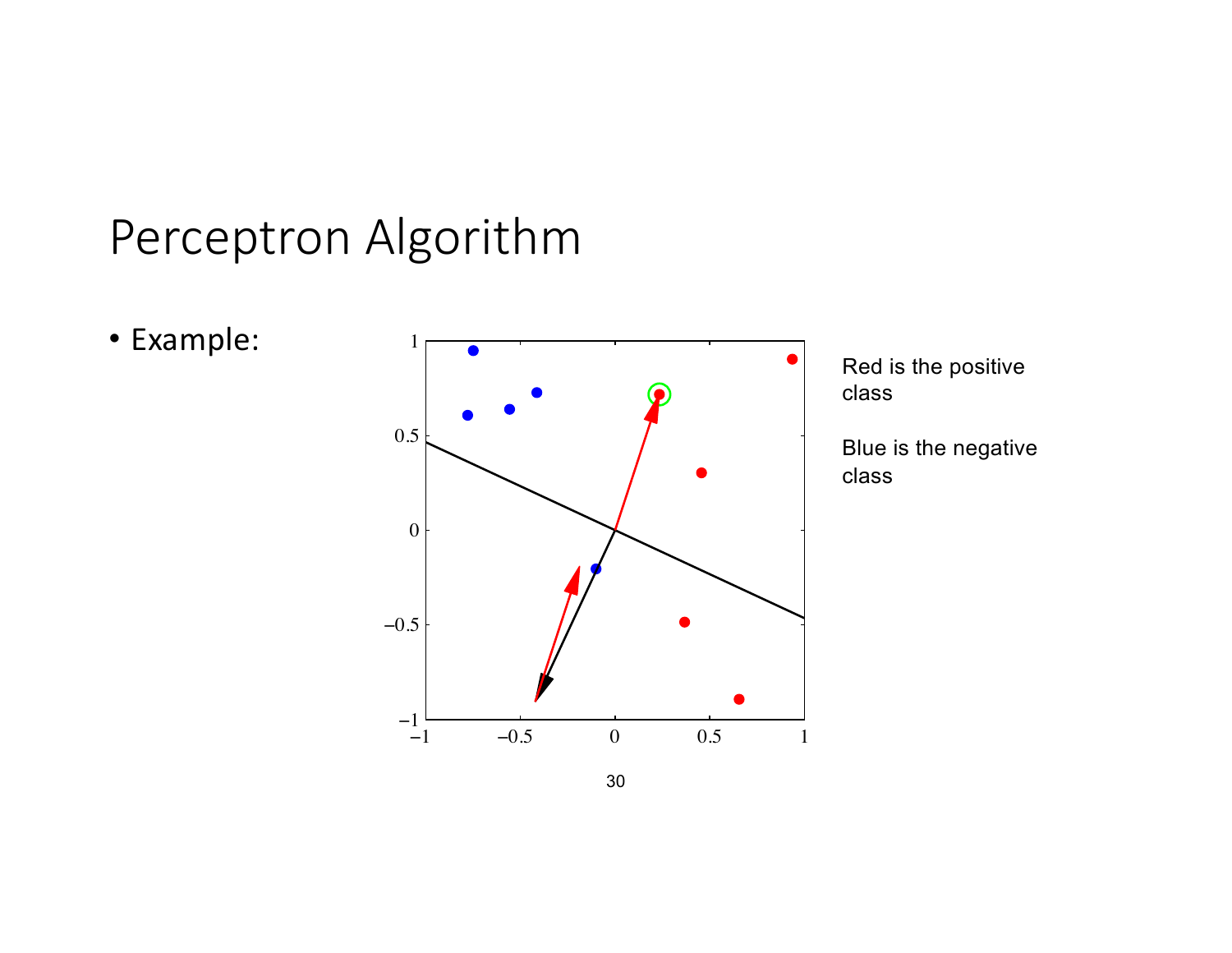

31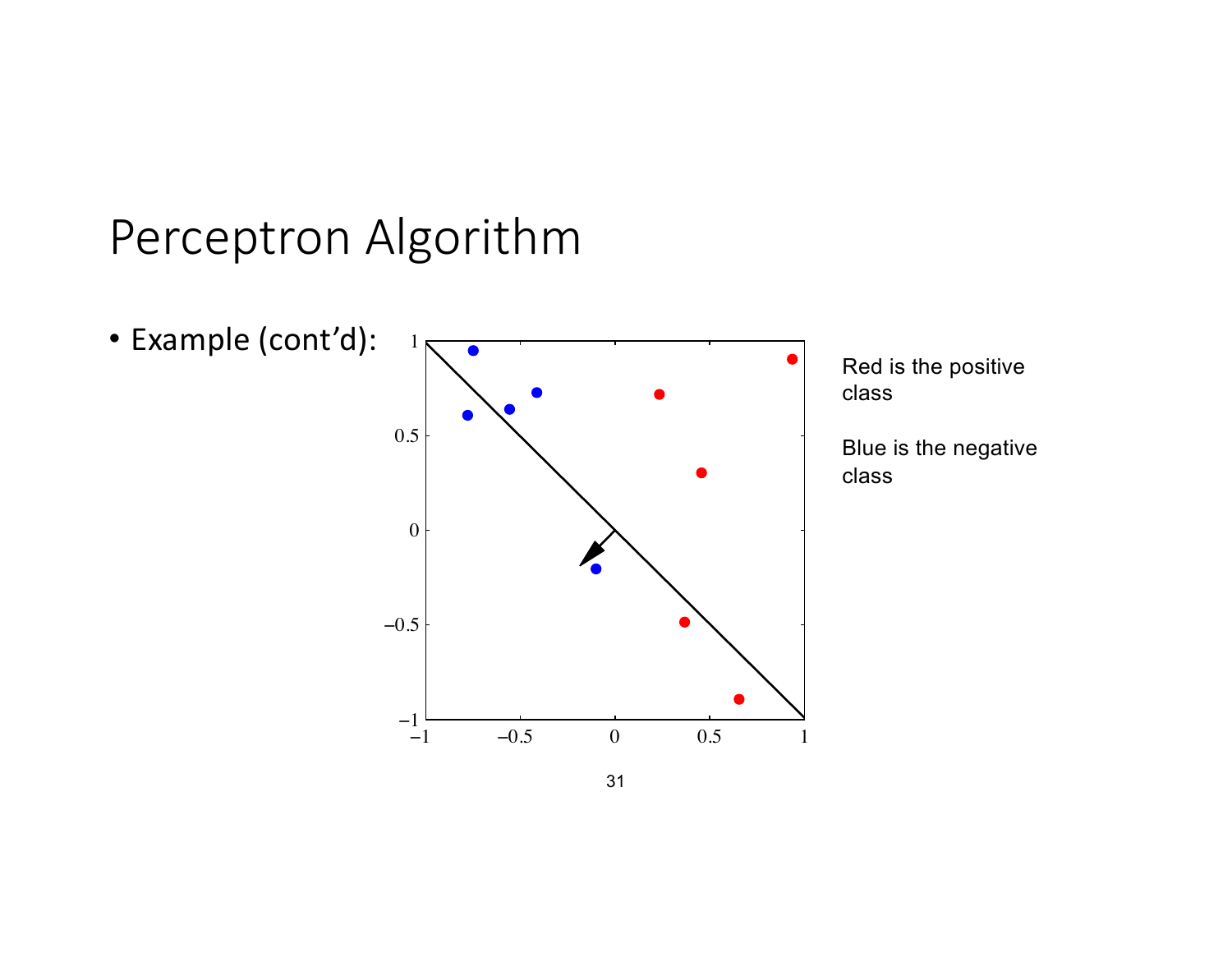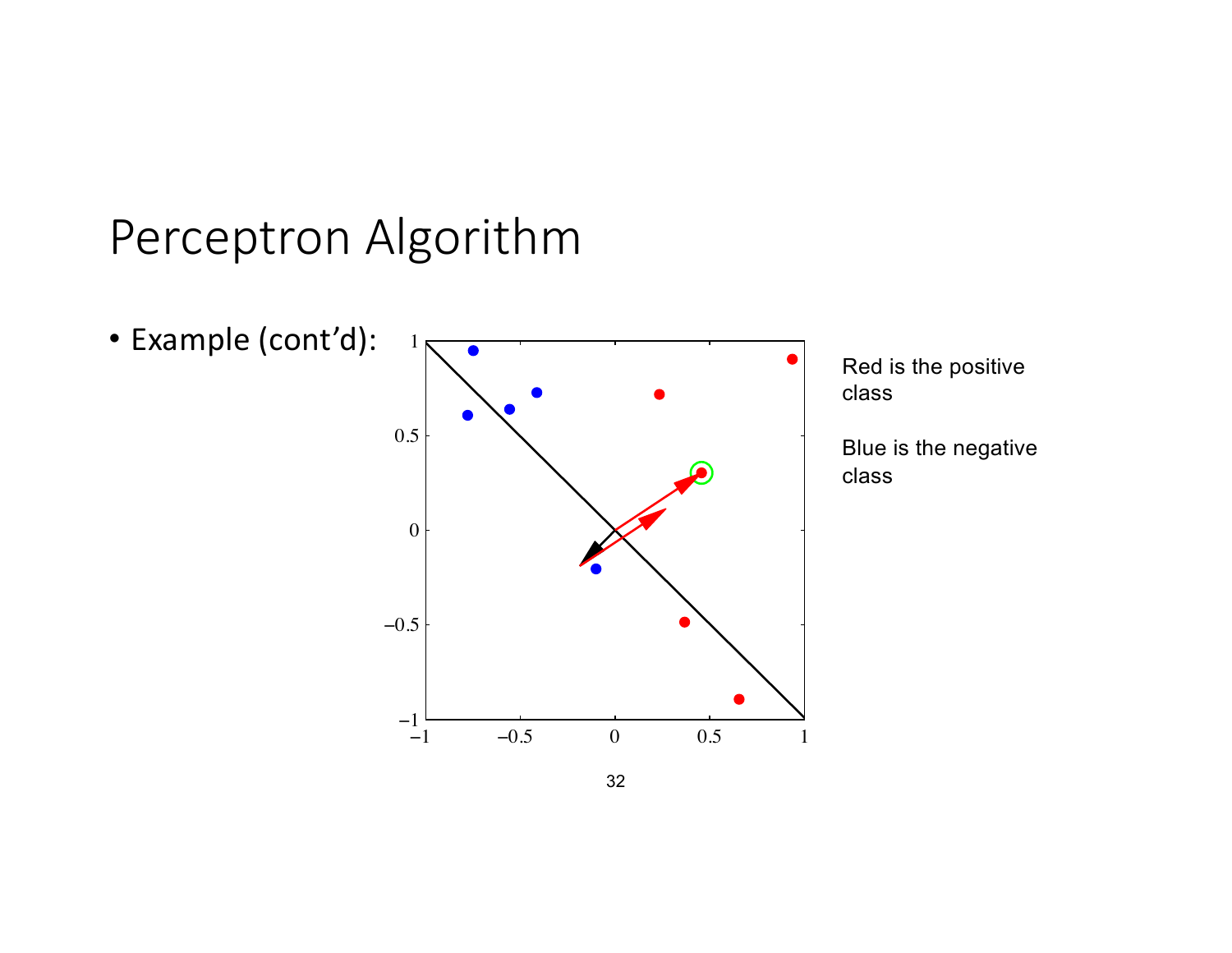

Red is the positive

Blue is the negative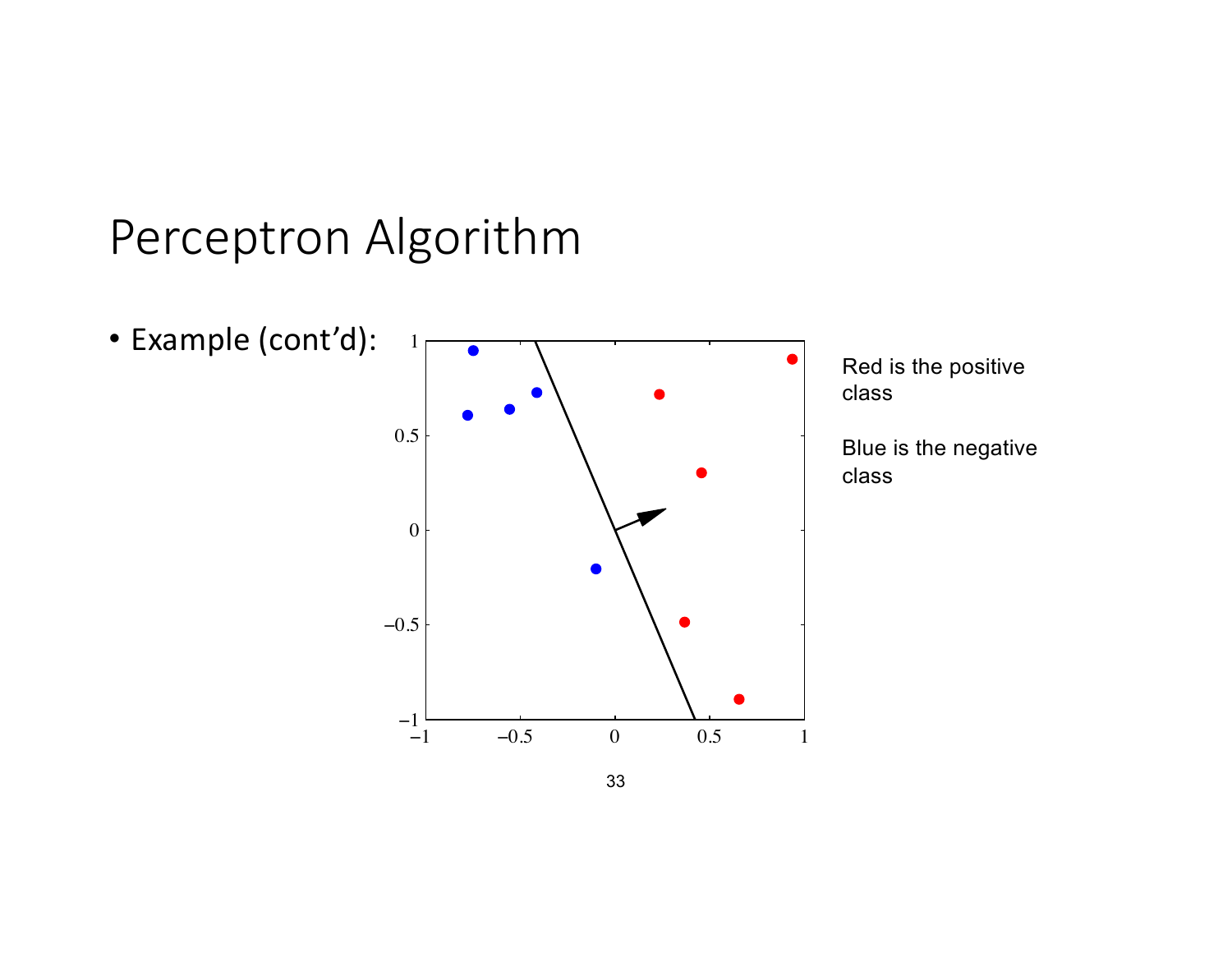#### Multi-class Classification



 $a<sub>1</sub>$ 

When there are N classes you can classify using N discriminant functions.

Choose the class c from the set of all classes C whose function  $g_c(\mathbf{x})$ has the maximum output

Geometrically divides feature space into N **convex** decision regions

$$
h(\mathbf{x}) = \operatorname*{argmax}_{c \in C} g_c(\mathbf{x})
$$